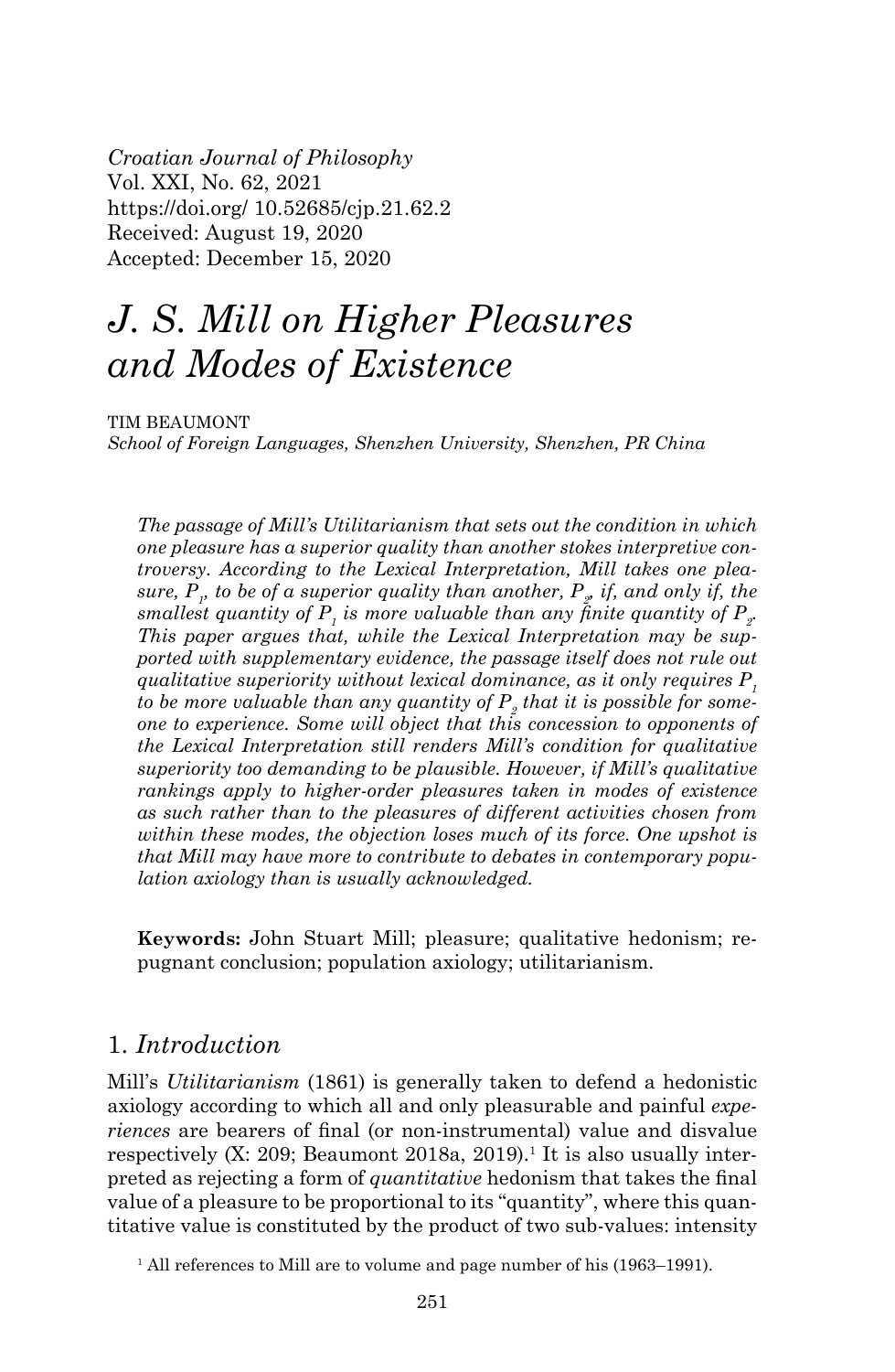and duration ([X: 213, 236](https://oll.libertyfund.org/titles/mill-the-collected-works-of-john-stuart-mill-volume-x-essays-on-ethics-religion-and-society); Crisp 1997: 32; Wilson 1990: 277–8). This is replaced with a form of *qualitative* hedonism that takes a pleasure's final value to be a function of its "quality" as well as its "quantity" ([X:](https://oll.libertyfund.org/titles/mill-the-collected-works-of-john-stuart-mill-volume-x-essays-on-ethics-religion-and-society) [211](https://oll.libertyfund.org/titles/mill-the-collected-works-of-john-stuart-mill-volume-x-essays-on-ethics-religion-and-society)). Since Mill proceeds as if he accepts quantitative hedonism's conception of quantitative value, his qualitative hedonism is then taken to imply that the final value of pleasurable experiences is a function of their quality *as well as* their intensity and duration (Donner 1991: 41). On this view, the final (dis)value of a life is an aggregative function of the final value of its pleasures and the final disvalue of its pains, and the final (dis)value of a set (or population) of lives is an aggregative function of the final (dis)value of each individual life it contains. This paper treats the preceding interpretive framework as a working assumption and as its point of inception.

One interpretive controversy that arises therefrom concerns the veracity of the Lexical Interpretation of Mill's qualitative hedonism, which takes it to imply that one pleasure,  $P_1$ , is of a superior quality than another,  $P_2$ , if, and only if, the smallest quantity of  $P_1$  bears more final value than any finite quantity of  $P_2$  (proponents include: Brink 1997: 153; Crisp 1997: 40; and Riley 2003: 418). In contemporary population axiology, Derek Parfit also seems to endorse the Lexical Interpretation, and to intimate that it allows Mill to evaluate the aggregated pleasures of distinct populations in such a way as to avoid the:

"*Repugnant Conclusion*": ceteris paribus, given two possible substantial populations, *A* and *B*, of a numerical size  $n_A$  and  $n_B$  respectively, such that the members of *A* enjoy the highest quality of life possible but those of *B* a quality of life that merely crosses the minimal threshold to make it worth living, the existence of *B* may still be of greater final value provided that  $n<sub>p</sub>$ is sufficiently larger than  $n_A$  for the aggregate welfare of  $B$ 's population to outweigh that of *A*. (2004: 9–11, 17–20; 1984: 413–4)2

However, while many—but by no means all (Arrhenius, Ryberg, [Tän](mailto:T�nnsj�)[nsjö](mailto:T�nnsj�) 2017: 2.8)—would see this as an advantage, it has not drawn many population axiologists to Mill's position (including Parfit himself, although see his 2016). Aside from an aversion to hedonism as such, the main reason for this may lie in the thought that the (supposedly) lexical character of Mill's qualitative hedonism could only generate this advantage at the cost of generating what we can refer to as the:

*Extreme Conclusion*: ceteris paribus, given one possible *population*, *C*, of a numerical size,  $n_c$ , whose members enjoy a good quality of life, and one possible *person*, *d*, who enjoys a quality of life that is of a marginally superior quality, the existence of *d* would be of greater final value than the existence of *C* regardless of how much greater  $n_c$  is than 1 (see also [Arrhenius,](mailto:Arrhenius) Ryberg, [Tännsjö](mailto:T�nnsj�) 2017: 2.1.1, 2.2).3

2 Unlike Parfit's exposition, this one builds the final explanatory ('provided') clause into the conclusion itself (for the sake of convenience). It should also be noted that this reasoning assumes that the hedonist will cash out the notion of 'quality of life' in terms of the final (hedonic) value thereof.

<sup>3</sup> Some may also worry about the way in which a lexical qualitative hedonism will evaluate pains, but an examination of such concerns must be left for another study.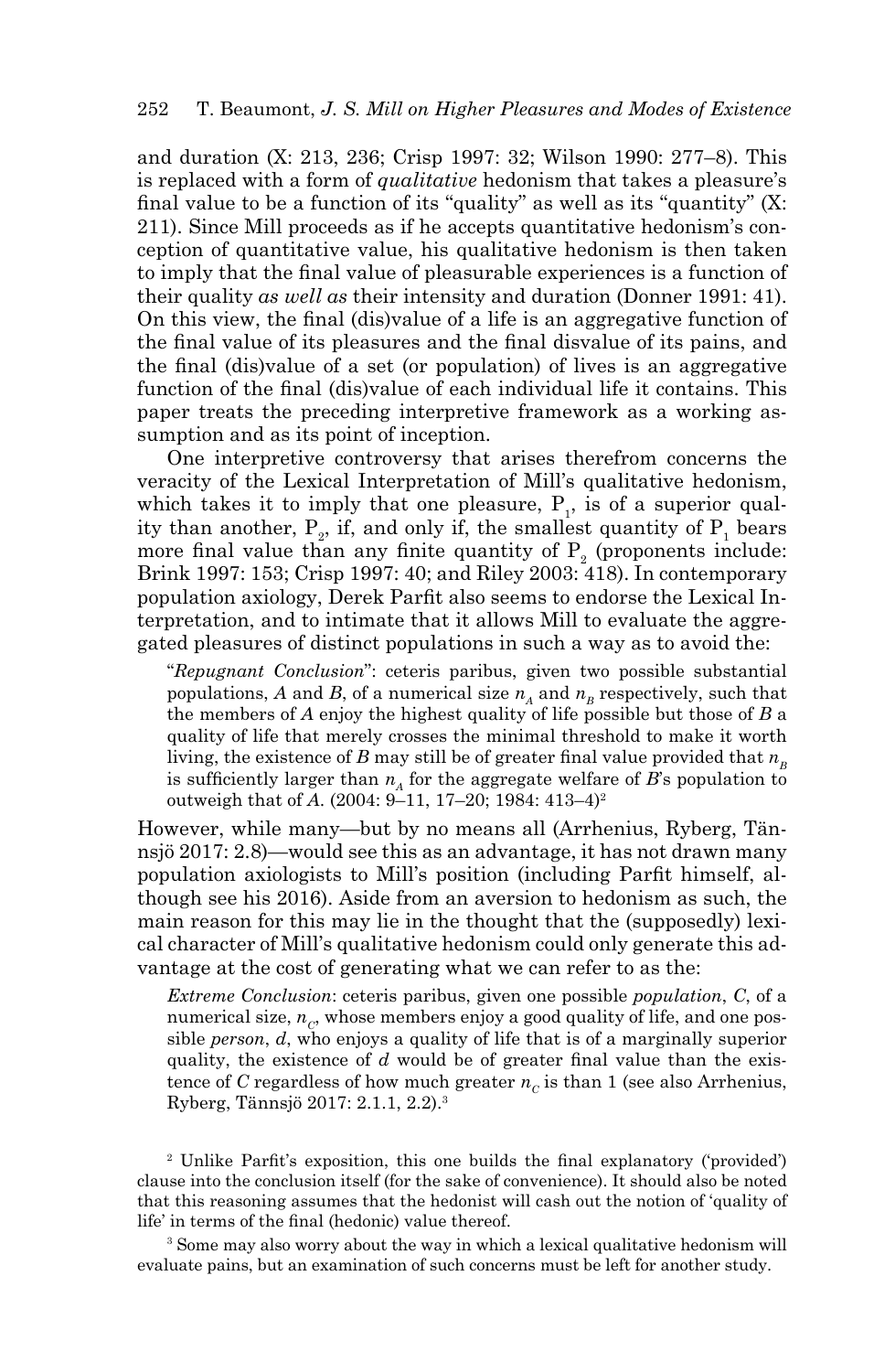Nevertheless, this Extreme Conclusion objection at the level of *interpersonal* evaluation—pertaining to the comparison of the final value of the lives of *distinct* people or beings (including sets thereof)—has been underexplored by Mill scholars as such (although see Miller 2010: 58).4

The main reason for this seems to be that most Mill scholars think that if the Lexical Interpretation were true, his qualitative hedonism would be falsified by an analogously 'extreme' implication at the antecedent *intra-personal* level of evaluation—pertaining to the comparison of the final value of different ways in which *one* person (or being) could live his or life—namely, that it can never be optimal for an individual to sacrifice hedonic quality for hedonic quantity (Anderson 1991: 9; Crisp 1997: 41; Hauskeller 2011: 433–5; Schaupp 2013: 275–6).5 For example, many will intuit that, ceteris paribus, while Life 1 below is hedonically preferable to Life 2, Life 3 is hedonically preferable to either:

- *Life 1*: with an abundance of 'higher quality' pleasure in books but no 'lower quality' pleasure in dessert.
- *Life 2*: with no 'higher quality' pleasure in books and an abundance of 'lower quality' pleasure in dessert.
- *Life 3*: with slightly less of the 'higher quality' pleasure in books than in Life 1 and as much of the 'lower quality' pleasure in dessert as Life 2 (adapted from Anderson 1991: 9).

Supposing the Lexical Interpretation were true, then, one might take this to show that, while Mill's distinction between quality and quantity is intuitive in terms of helping to explain why Life 1 is preferable to the comparatively 'repugnant' Life 2,<sup>6</sup> the requirement that quality lexically dominate quantity is too strong—or 'extreme'—to be plausible.7 Moreover, with this conclusion at hand, it has been claimed that the

4 Those who doubt the commensurability of Mill's position with those of more recent philosophers may wish to consult Beaumont (2018b).

<sup>5</sup> 'Antecedent' because this is the level upon which Mill focuses when he offers the condition for qualitative superiority (X: 211, see below).

6 For the distinction between 'repugnance' at the inter-personal and intrapersonal levels, see Arrhenius & Rabinowicz (2015: 226–8) and Parfit (2016: 119).

7 Anderson also concludes that Mill's appeal to 'quality' is an appeal to the value of something other than pleasure, and thus illicit given his official commitment to hedonism (1991: 10). Non-hedonists may be correct to think it is necessary to appeal to non-hedonic *value-bearers* to explain the comparative value of such lives (Schaupp 2013: 267; Skorupksi 1989: 299–303). However, this paper assumes that Mill is a consistent hedonist (see Beaumont 2019). Moreover, since it is designed to explore Mill's *qualitative* hedonism rather than question hedonism as such, it will assume that when two lives differ in final value, Mill is right to think it is in virtue of differences in the value of their pleasures. This much is compatible with the pleasures being valuable *because* they are pleasant (*full* hedonism) or because they are *made* valuable by non-hedonic *value-makers* (*partial* hedonism) (Crisp 1997: 26). The full hedonist view is also compatible with *internalist* or *externalist* conceptions of pleasure (Miller 2010: 35). This paper remains agnostic regarding these other debates concerning the character of Mill's hedonism (but see Beaumont (2019) for further discussion).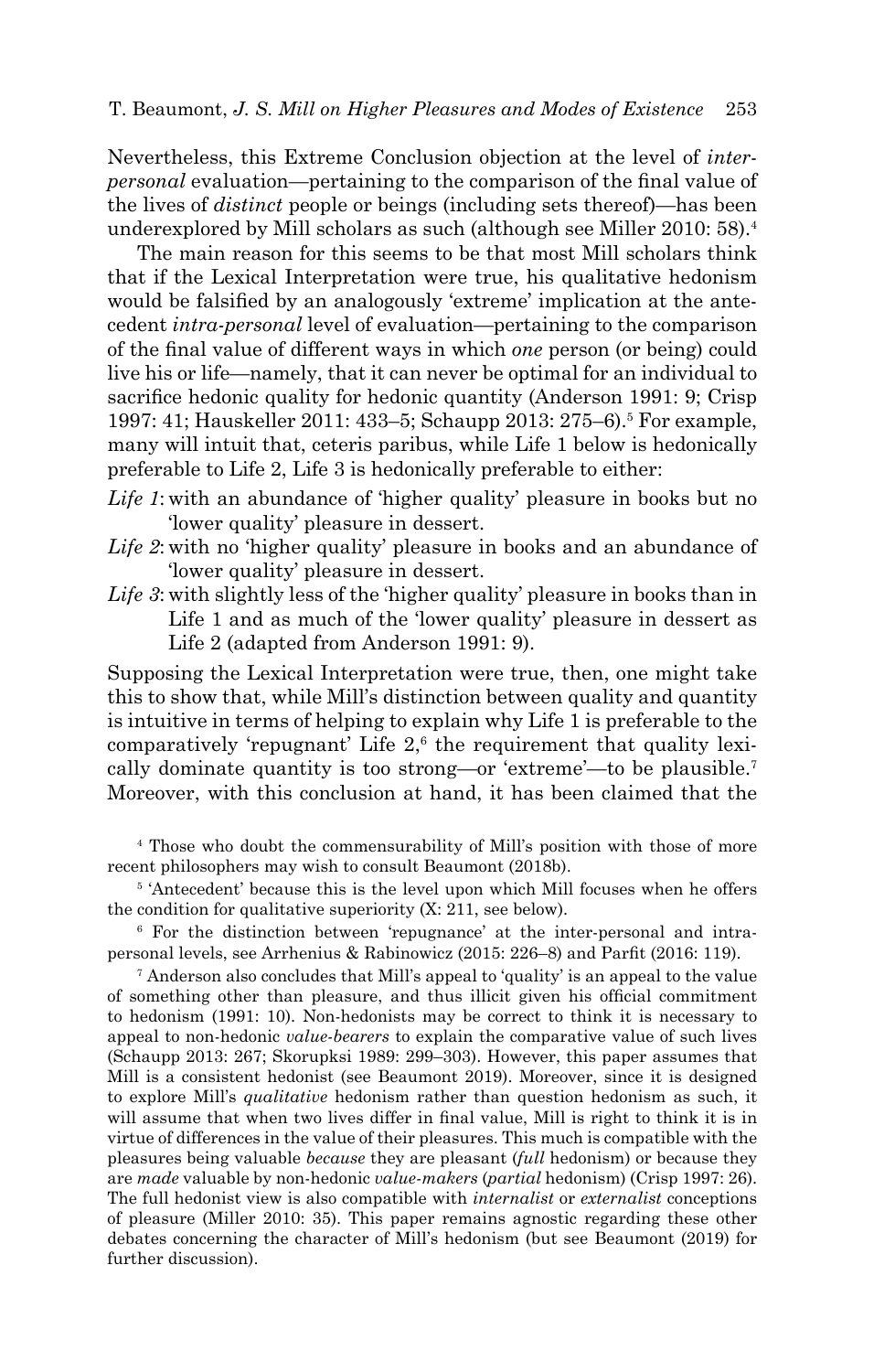Lexical Interpretation should be rejected on grounds of interpretive charity (Saunders 2016: 504; West 2004: 63–4).

This paper will re-examine the key passage of *Utilitarianism* in which Mill explains when, and why, one pleasure has a superior quality than another, and provide a technical taxonomy of some of the interpretive moves that must be made to defend the Lexical Interpretation (Section 2). It also defends two of these moves by arguing that the Lexical Interpretation is correct to interpret Mill as (1) offering a necessary, as well as a sufficient, condition for qualitative superiority (Section 3); and (2) taking the qualitative superiority of  $P_1$  to  $P_2$  to imply that the smallest quantity of  $P_1$  bears more final value than any finite quantity of  $P_{\alpha}$  that a competent judge's "nature is capable of" (X: 211) (Section 4). However, without denying the truth of the Lexical Interpretation, the paper notes that it cannot rest on the passage in question alone, as any finite quantity of which a competent judge's *nature is capable* is less than *any* finite quantity as such.<sup>8</sup> In consequence, the strongest conclusion that the passage supports in isolation is that the smallest quantity of  $P_1$  must bear more final value than any (finite) quantity of P2 that could be experienced in a *single life* (Lifetime Interpretation).

Of course, given the way that the intra-personal version of the Extreme Conclusion objection is framed above, in terms of the choice between Lives 1–3, Mill would remain vulnerable to it given the Lifetime Interpretation. However, Section 5 of the paper argues that Mill's illustration of qualitative superiority with reference to different capacitybased "modes of existence" (X: 213) indicates that the objection may be ill-framed. Since modes of existence contain sets of pleasures (and pains), such as pleasures taken in books and dessert, pleasures taken in these sets of pleasures can be viewed as higher-order pleasures (or enjoyment) taken in the mode of existence as such.<sup>9</sup> In consequence, if Mill's qualitative rankings are taken to apply at the higher-order level (Inter-Modal Interpretation), the supposed optimality of the trade-off between pleasure in books and dessert (as previously framed in terms of the choice of Life 3 over Life 1) would not challenge his position.

Given the Inter-Modal Interpretation, this optimality could be reframed in terms of an (intra-modal) preference for greater variety in the lower-*order* pleasures one experiences *within* a given mode of existence, rather than an occasional preference for lower over higher *quality* 

8 As highlighted by the possibility of inter-personal aggregation.

9 West (2004: 64, 67, 69) also distinguishes between "first-order" and "secondorder" pleasures, on the one hand, and links the latter to Mill's "modes" or "manner[s] of existence" (X: 211, 213), on the other. While his use of these terms is perfectly legitimate, it is slightly different to the higher- and lower-order distinction in this paper. For example, whereas he seems to use "second-order pleasures" to refer to *momentary* pleasures taken in one's "self-image" as one enjoys a first-order pleasure in conformity therewith, this paper takes higher-order pleasures to consist of the *extended* pleasure or enjoyment of sets of momentary lower-order pleasures over time.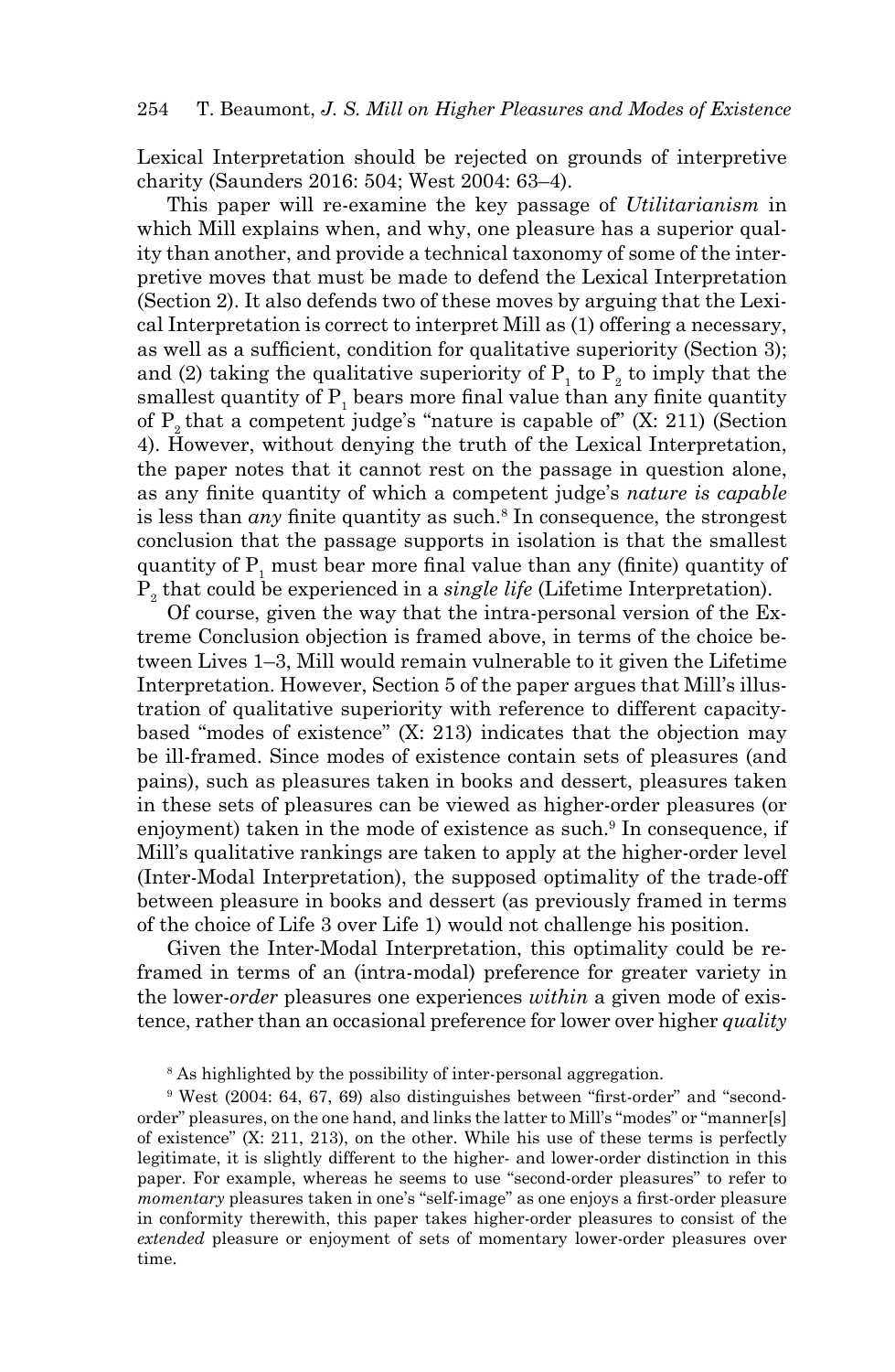pleasures as such. Moreover, this much is compatible with it remaining plausible that the value of the smallest quantity of the higher-order pleasure taken in a mode of existence incorporating reading outweighs that of the maximal quantity of pleasure that could be taken in a life devoid of the capacity for reading but replete with pleasure in dessert. In consequence, when combined with the Inter-Modal Interpretation, the Lifetime Interpretation (if not also the Lexical Interpretation) renders it plausible—as opposed to absurdly 'extreme'—to think that relations of qualitative superiority could emerge between the higher-order pleasures taken in those two modes of existence. Moreover, since the Lifetime Interpretation of Mill's qualitative hedonism does not automatically require Mill to embrace the Repugnant Conclusion, it raises the possibility that he found a way to navigate between 'repugnance' and 'extremity' at the inter-personal level that has yet to be fully explored.

# 2. *Mill on quality and quantity*

Mill sets out the condition for the qualitative superiority of one pleasure over another as follows:

[A] If I am asked, what I mean by difference of quality in pleasures, or what makes one pleasure more valuable than another, merely as pleasure, except its being greater in amount, there is but one possible answer. [B] Of two pleasures if there be one to which all or almost all who have experience of both give a decided preference, irrespective of any feeling of moral obligation to prefer it, that is the more desirable pleasure. [C] If one of the two is, by those who are competently acquainted with both, placed so far above the other that they prefer it, even though knowing it to be attended with a greater amount of discontent, and would not resign it for any quantity of the other pleasure which their nature is capable of, we are justified in ascribing to the preferred enjoyment a superiority in quality, so far outweighing quantity as to render it, in comparison, of small account. [\(X: 211\)](https://oll.libertyfund.org/titles/mill-the-collected-works-of-john-stuart-mill-volume-x-essays-on-ethics-religion-and-society)

The relationship between Passage A, on the one hand, and Passages B and C, on the other, is confusing for several reasons. Firstly, while Passage A says that "there is but one possible answer" to its question, Passages B and C provide what look like different, and potentially conflicting, criteria. According to the interpretation that can be referred to as B-Sufficiency, Mill's one answer is given by Passage B, thus implying that it provides a sufficient condition for qualitative superiority. It then takes the more demanding condition constituted by the combination of Passage B and C to be sufficient for one pleasure to have *much*  greater quality than another (Miller 2010: 58; Saunders 2011: 188–90; Schaupp 2013: 268; Schmidt-Petri 2003: 102–4). In contrast, according to the interpretation that can be referred to as C-Sufficiency, Passage B provides a necessary but insufficient condition for qualitative superiority, and thus Passages B *and* C provide the sufficient condition *jointly* (Anderson 1991: 9; Crisp 1997: 29; Hauskeller 2013: 433; Riley 2003: 410; Riley 2008: 63; Sturgeon 2010: 1711).10

<sup>10</sup> While this interpretation is labelled as 'C-Sufficiency' for short, it is important to emphasize that it takes Mill's condition to incorporate the material from Passage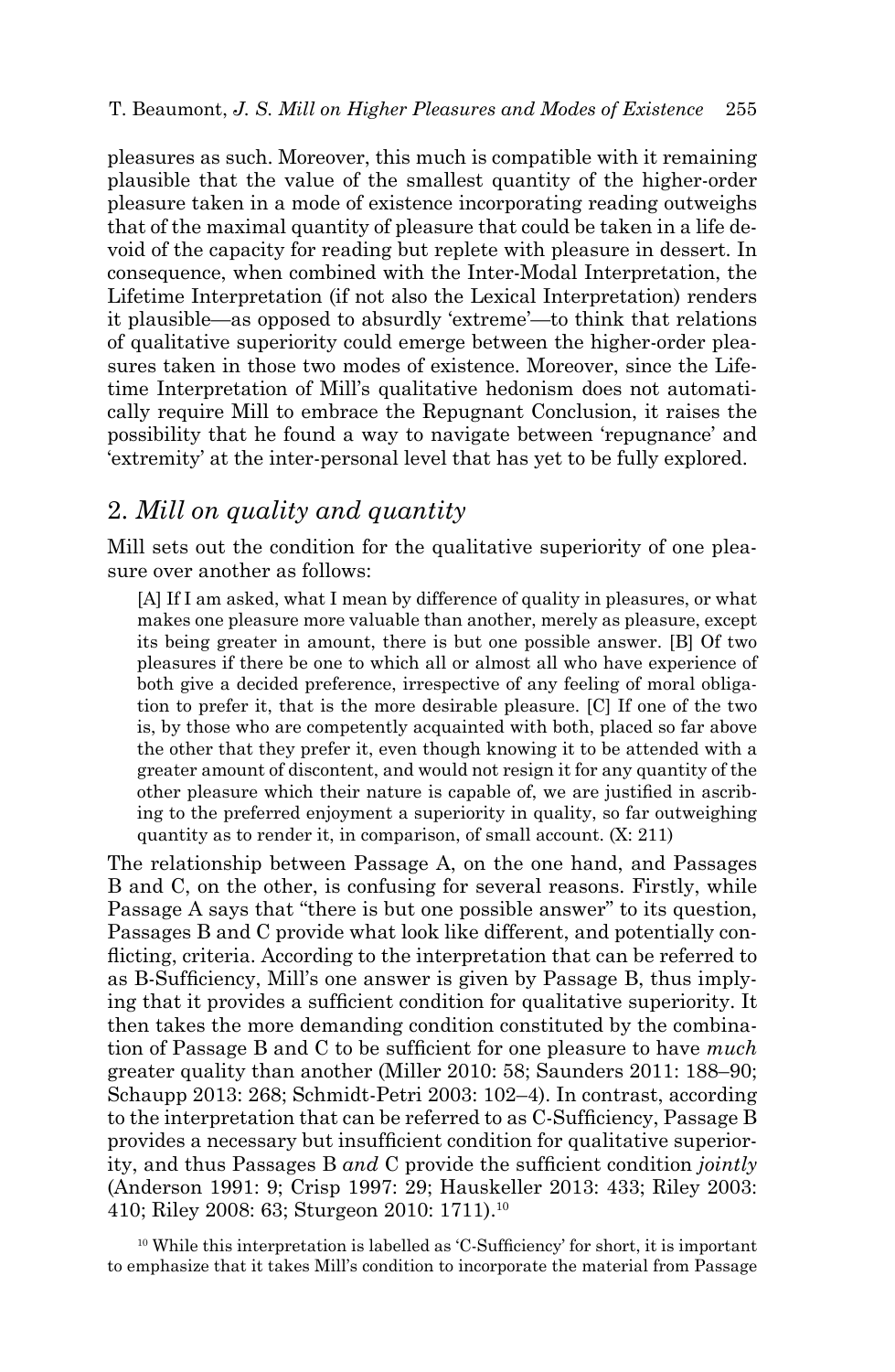A further interpretive puzzle pertaining to Passages B and C is whether Mill's sufficient condition for qualitative superiority is also a necessary condition thereof. The interpretations that can be referred to as B-Necessity and C-Necessity respectively both answer in the affirmative, with the former appending this claim to B-Sufficiency (Miller 2010: 58) and the latter to C-Sufficiency (Anderson 1991: 9; Crisp 1997: 29; Riley 2003: 410; Riley 2008: 63).11 In contrast, the interpretation that can be referred to as Anti-Necessity rejects both B-Necessity and C-Necessity on the grounds that Passage B or C respectively would only have committed Mill to the corresponding positions if he had rephrased them in a biconditional form (Schmidt-Petri 2003:  $102-4$ ; 2006:  $166$ ).<sup>12</sup> The next two sections of the paper argue that Anti-Necessity can be set aside (Section 3), and that C-Sufficiency and Necessity should be endorsed instead (Section 4).

### 3. *An argument against anti-necessity*

One argument for C-Sufficiency is that, since Passage B only purports to provide a criterion for judging which of two pleasures,  $P_1$  and  $P_2$ , is the "more desirable," and all agree that if  $P_1$  and  $P_2$  have the same qualitative value,  $\mathrm{P_{_1}}$  could be more desirable than  $\mathrm{P_{_2}}$  in virtue of superior quantitative value *alone*, the passage cannot provide a sufficient condition for qualitative superiority (Riley 2003: 412). Thus, the argument implies, to generate a sufficient condition Passage B must be supplemented with Passage C.

One reply on behalf of B-Sufficiency is that when Mill uses the clause "except its being greater in amount" in Passage A, following "what makes one pleasure  $[P_1]$  more valuable than another  $[P_2]^{\prime\prime}$ , he is not simply asserting that the criteria for qualitative difference must be distinct from the criteria for quantitative difference, but also indicating that the criteria given in Passage B should be read as presupposing that the quantities of  $\text{P}_{\text{\tiny{1}}}$  and  $\text{P}_{\text{\tiny{2}}}$  are already held fixed as equal (Miller 2010: 57–8). In consequence, the response maintains, once this implicit presupposition is read into Passage B, the greater value of  $P_1$  as pleasure can *only* be explained by its superior quality, and hence Passage B *can* provide a sufficient condition after all (cf. Riley 2008: 62–3).

In the discussion that follows it will be important to distinguish between Mill's *truth* and *justification* conditions, which is to say the conditions in which he takes it to be the case that  $P_1$  *is* of a superior quality to  $P_2$ , on the one hand, and the conditions in which he deems it justifiable to *believe* that this is so, on the other. The preceding defence

B as well, as the latter includes a "moral obligation" clause that is not explicitly restated in Passage C (see footnote 13).

<sup>11</sup> Miller seems to endorse B-Necessity when he says of the condition in Passage B that "its satisfaction is all that is required" (2010: 58).

<sup>12</sup> Schmidt-Petri only directs this objection at C-Necessity. However, ceteris paribus, its validity would undermine B-Necessity as well.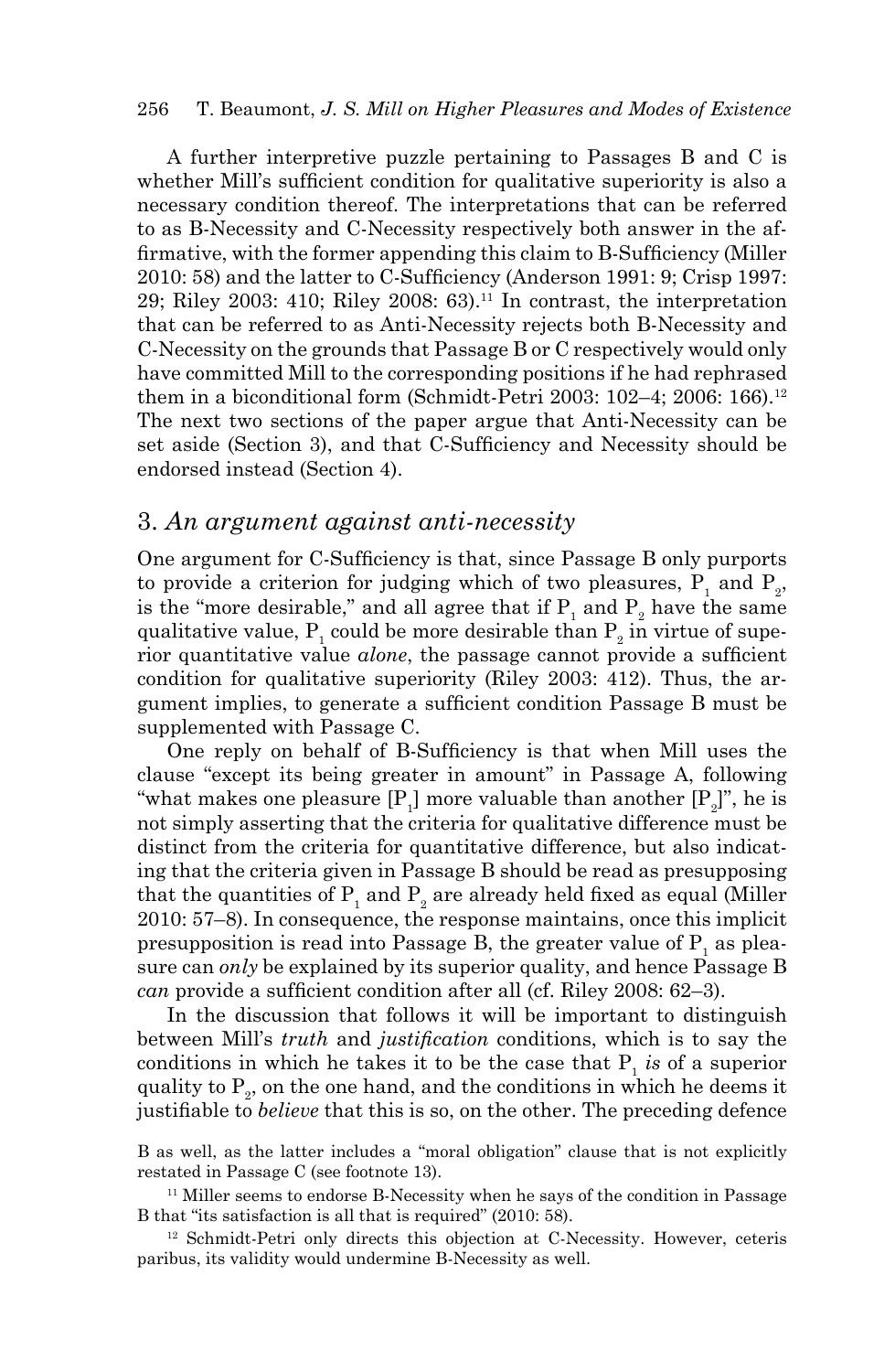of B-Sufficiency suggests that the best way to do this is to cash it out in terms of its attribution to Mill of the following claims:

*Ontological B-Sufficiency*: if a quantity,  $x$ , of  $P_1$  is more valuable as pleasure than the same quantity, *x*, of  $P_{_2}$ ,  $P_{_1}$  *is* of a superior quality to  $P_{_2}$ .

*Epistemic B-Sufficiency*: if all or almost all competent judges prefer a quantity, *x*, of  $P_1$  as pleasure to the same quantity, *x*, of  $P_2$ , the belief that  $P_1$  is of a superior quality to  $P_2$  is justifiable.<sup>13</sup>

This also allows B-Necessity to be cashed out in terms of the attribution to Mill of the corresponding pair of claims, Ontological B-Necessity and Epistemic B-Necessity, consisting of the preceding claims but with the direction of the conditionals reversed (see below).

In contrast, in the case of C-Sufficiency the corresponding theses would be as follows:

*Ontological C-Sufficiency*: if any quantity of  $P_1$ , however small, is more valuable as pleasure than any quantity of  $P_2$  "which their nature is capable of" (Passage C),  $P_1$  *is* of a superior quality as pleasure to  $P_2$ .

*Epistemic C-Sufficiency*: if all or almost all competent judges prefer any quantity of  $P_1$ , however small, as pleasure to any quantity of  $P_2$  "which their nature is capable of", the belief that  $\mathrm{P_{1}}$  is of a superior quality to  $\mathrm{P_{2}}$  as pleasure is justifiable.

As before, this allows C-Necessity to be cashed out in terms of the attribution to Mill of the corresponding pair of claims, Ontological C-Necessity and Epistemic C-Necessity, consisting of the preceding claims but with the direction of the conditionals reversed (cf. Riley 2003: 418; Schmidt-Petri 2006: 166).

When formalized thus, it is possible to reduce, say, the epistemic dimension of the debate between B-Sufficiency and C-Sufficiency to the question of whether Mill would endorse Epistemic B-Sufficiency.<sup>14</sup> Likewise, the debate over Anti-Necessity reduces to the question of whether it would be legitimate to: (1) infer Mill's commitment to Ontological and Epistemic B-Necessity from his commitment to Ontological and Epistemic B-Sufficiency respectively; and (2) infer Mill's commitment to Ontological and Epistemic C-Necessity from his commitment to Ontological and Epistemic C-Sufficiency respectively. In the remainder of this section, each of these inferences will be examined in turn.

Firstly, given the assumption that Mill is a *qualitative* hedonist, it should be uncontroversial that if one adopts Ontological B-Sufficiency, one must also adopt:

<sup>13</sup> These formulations oversimplify somewhat by abstracting from the "moral" obligation" clause (Passage B) and the "discontent" clause (Passage C) (Anderson 1991: 9), the examination of which are left to another study. They also employ the "all or almost all" competent judges of [\(X: 211](https://oll.libertyfund.org/titles/mill-the-collected-works-of-john-stuart-mill-volume-x-essays-on-ethics-religion-and-society)) rather than the mere "majority" thereof of [\(X: 213](https://oll.libertyfund.org/titles/mill-the-collected-works-of-john-stuart-mill-volume-x-essays-on-ethics-religion-and-society)), but not *much* hangs on this for the argument that follows (see footnote 16).

<sup>14</sup> Note that the advocate of B-Sufficiency will take Mill to endorse *Epistemic*  C-Sufficiency, whilst maintaining that C-Sufficiency *as such* is mistaken for taking Mill to reject *Epistemic* B-Sufficiency.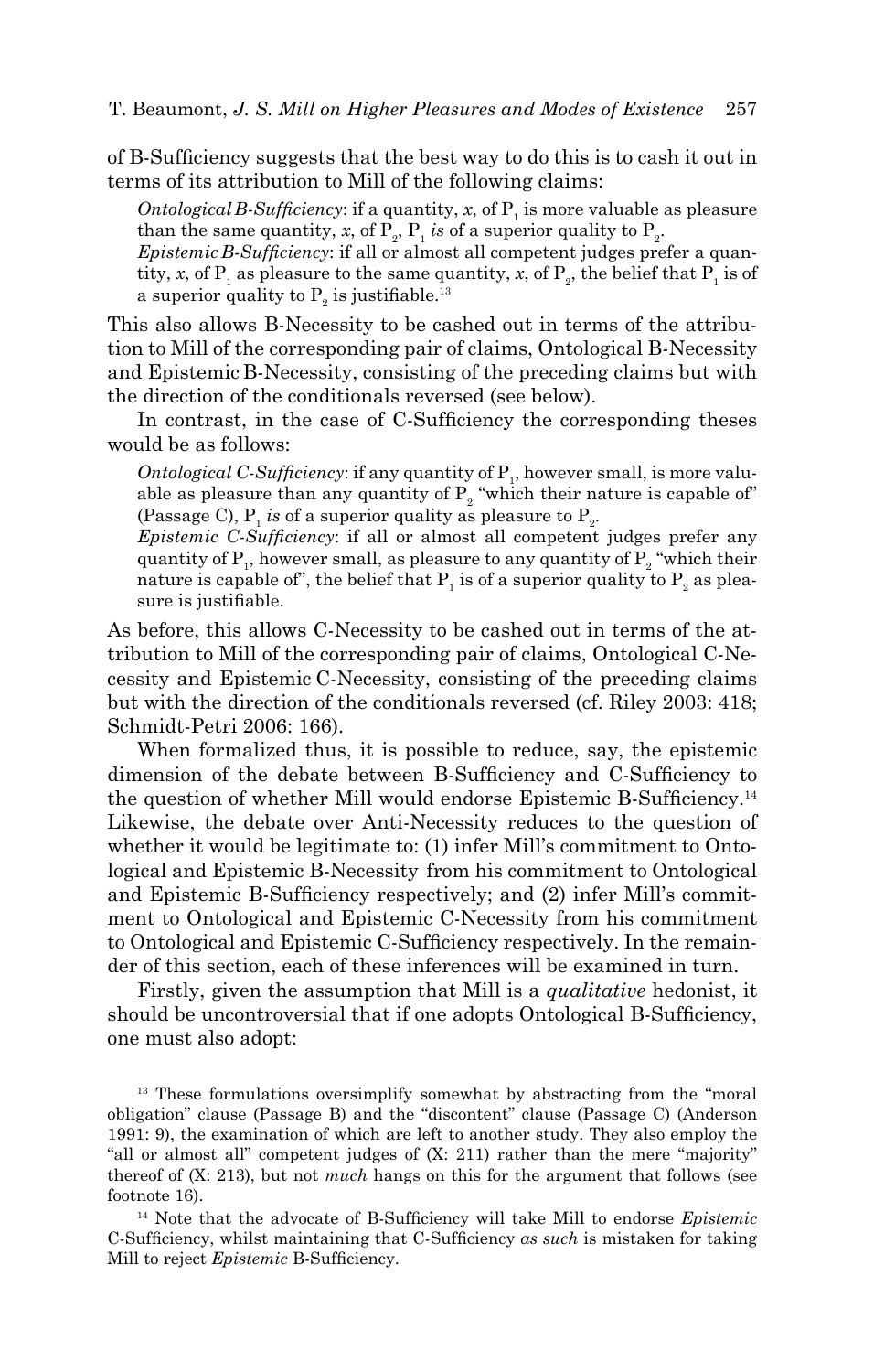*Ontological B-Necessity:* if  $P_1$  *is* of a superior quality to  $P_2$ , a quantity, *x*, of  $P_1$ is more valuable as pleasure than the same quantity,  $x$ , of  $P_2$ .

After all, given a commitment to Ontological B-Sufficiency, and its attendant assumption that it is possible to compare and commensurate the hedonic quantities of pleasures of different hedonic qualities, Mill could only reject Ontological B-Necessity by denying that the qualities of pleasures affect their final value. However, that would be to abandon *qualitative* hedonism in favour of *quantitative* hedonism by implying that if  $\mathrm{P}_\mathrm{1}$  and  $\mathrm{P}_\mathrm{2}$  are equal in quantity, they are of equal final value.

Secondly, the *epistemic* transitions from endorsing either Epistemic B-Sufficiency, on the one hand, or Epistemic C-Sufficiency, on the other, to endorsing the following theses respectively should also be straightforward:

*Epistemic B-Necessity*: if the belief that  $P_1$  is of a superior quality to  $P_2$  is justifiable, all or almost all competent judges prefer a quantity,  $x$ , of  $P_1$  as pleasure to the same quantity, *x*, of  $P_2$ .

*Epistemic C-Necessity*: if the belief that  $P_1$  is of a superior quality to  $P_2$  as pleasure is justifiable, all or almost all competent judges prefer any quantity of  $P_1$ , however small, as pleasure to any quantity of  $P_2$  "which their nature is capable of" (Passage C).

Of course, in each case the obvious objection will be that Mill could take an individual's hedonic beliefs to be *justifiable* when these beliefs defer to the preferences of all or almost all competent judges, without taking the beliefs to be *unjustifiable* insofar as they defy that verdict.15 For instance, one might think that Mill posits another mode of justification besides epistemic deference to the verdict of the competent supermajority, that is compatible with epistemic defiance thereof. However, shortly after Passage A–C, Mill rules out this possibility—by ruling out a justification for such epistemic defiance—when he declares that "[f]rom this verdict of the only competent judges, I apprehend there can be no appeal" ([X: 213\)](https://oll.libertyfund.org/titles/mill-the-collected-works-of-john-stuart-mill-volume-x-essays-on-ethics-religion-and-society).<sup>16</sup>

This leaves the final controversy to be considered, over whether a justification for taking Passage A–C to support the attribution of Ontological C-Sufficiency to Mill would justify attributing the following to him as well:

*Ontological C-Necessity*: if  $P_1$  *is* of a superior quality as pleasure to  $P_2$ , any quantity of  $P_1$ , however small, is more valuable as pleasure than any quantity of  $P_2$  "which their nature is capable of" (Passage C),

<sup>15</sup> Such deference would not entail altering one's preference for  $P_1$  over  $P_2$  when almost all competent judges prefer  $P_2$  to  $P_1$ , but rather refraining from taking one's preference to *justify* a belief that  $P_1$  is qualitatively superior to  $P_2$ .

<sup>16</sup> A possible objection is that formulating the epistemic theses in terms of a "majority" of competent judges (see footnote 13) would have invalidated these transitions when: (1) the judges' preferences generate a tied qualitative verdict vis-à-vis two pleasures; and (2) it is nevertheless justifiable to believe that one is qualitatively superior. However, Mill gives no indication that (2) could be true given (1), even though it would not require an illicit counter-majoritarian appeal. Moreover, even if sound, the objection would not invalidate the transitions in standard cases in which there is a majority verdict.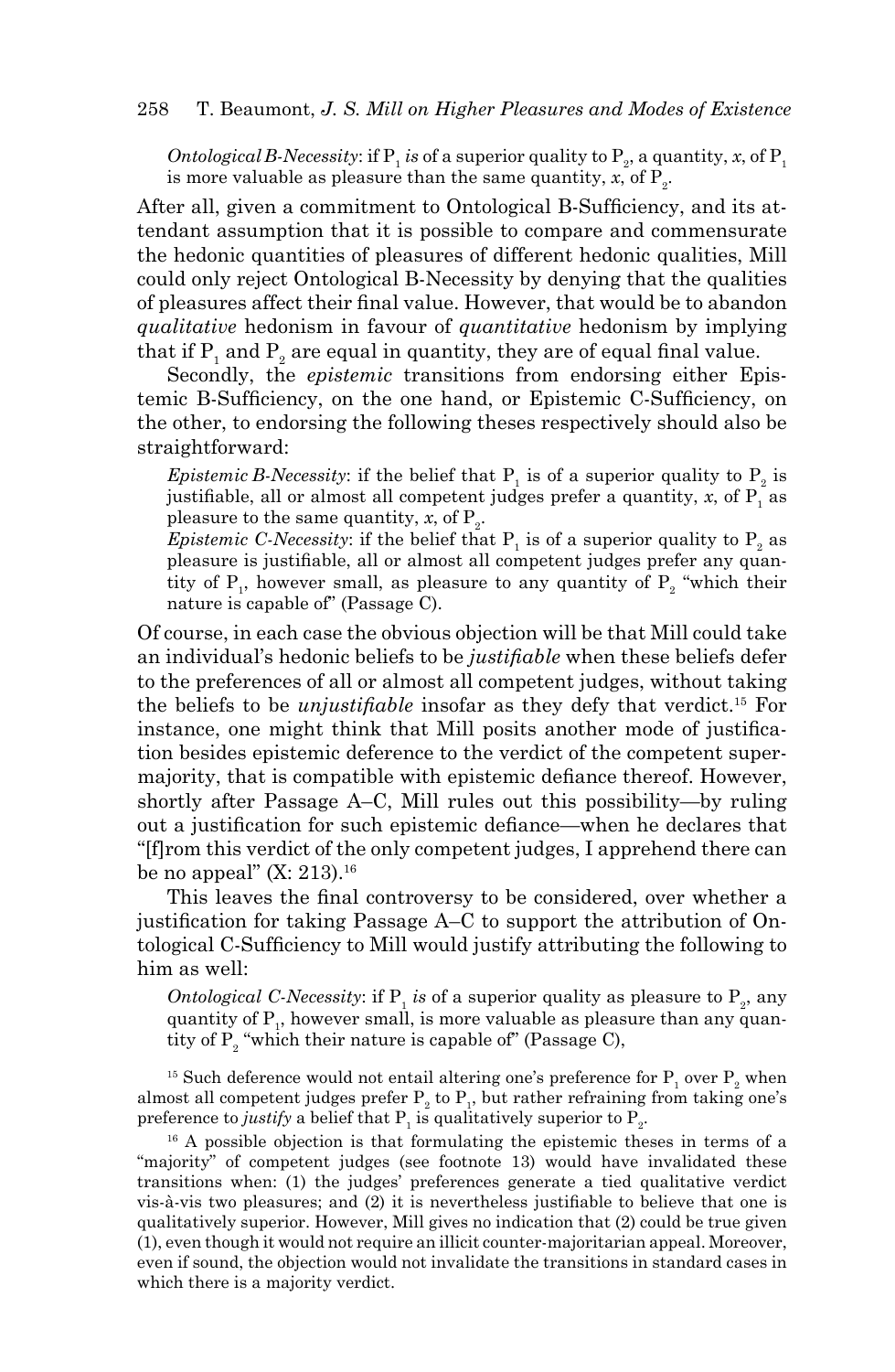Of course, it would be "a mistake in propositional logic" (Schmidt-Petri: 2006: 170) to take the former to entail the latter directly.17 However, the validity of the inference does not depend upon Mill's introduction of an *explicit* biconditional in Passages B & C as it is provided *implicitly* by Passage A's claim that Passage B or Passages B & C provide(s) *the* "*one* possible answer" (emphasis added) to the question of when differences of quality obtain. After all, as Mill acknowledges while discussing causation in the *System of Logic*, if Q is the *only* condition that will suffice for R, Q is also necessary for R, and hence the satisfaction of the *only* sufficient condition for R can be inferred from R itself ([VII: 438](https://oll.libertyfund.org/titles/mill-the-collected-works-of-john-stuart-mill-volume-vii-a-system-of-logic-part-i)).<sup>18</sup> In other words, given Passage A, the sufficient condition for qualitative superiority provided by Passage B or Passage B & C must also be a necessary condition thereof, and the *Logic* shows that Mill recognized the validity of this kind of inference. In consequence, the grounds of the debate shift to which of B-Sufficiency or C-Sufficiency should be endorsed in the first place.

# 4. *An argument for c-necessity*

An advocate of B-Sufficiency (and hence, given the argument of Section 3, B-Necessity) might object to C-Sufficiency (and hence C-Necessity) on the grounds that if Mill had taken his "*one* possible answer" (emphasis added) to be given by Passages B & C *jointly*, he would have combined them into a *single* clause. However, this objection overlooks Mill's criticisms of Bentham's "intricate and involved style", which Mill claims to have rendered Bentham's "later writings books for the student only, not the general reader":

He [Bentham] could not bear, for the sake of clearness and the reader's ease, to say, as ordinary men are content to do, a little more than the truth in one sentence, and correct it in the next. [\(X: 114–5\)](https://oll.libertyfund.org/titles/mill-the-collected-works-of-john-stuart-mill-volume-x-essays-on-ethics-religion-and-society)

This passage is also grist to the mill of C-Sufficiency as it suggests that Mill could also view Passage B as a "sentence" containing "a little more than the truth," and thus requiring correction "in the next."19

That Passage C should be read this way is also suggested by a diary entry from 1854, in which Mill claims that:

[C\*] Quality as well as quantity of happiness is to be considered; less of a higher kind is preferable to more of a lower. [B\*] The test of quality is the preference given by those who are acquainted with both. ([XXVII: 663\)](https://oll.libertyfund.org/titles/mill-the-collected-works-of-john-stuart-mill-volume-xxvii-journals-and-debating-speeches-part-ii)

Discussions of this passage tend to focus on whether it supports the Lexical Interpretation directly, by implying that it can never be opti-

<sup>17</sup> The following argument would also ground the three preceding inferences.

<sup>18</sup> That is, Mill notes that the *causal* case in which Q is the "only possible cause" of R is also a *logical* case of Q if, and only if, R ([VII: 438\)](https://oll.libertyfund.org/titles/mill-the-collected-works-of-john-stuart-mill-volume-vii-a-system-of-logic-part-i). Similarly, for Mill, seeing *α* is not only sufficient for proof of *α*'s visibility, but also necessary qua constituting the *only* form of proof possible ([X: 234](https://oll.libertyfund.org/titles/mill-the-collected-works-of-john-stuart-mill-volume-x-essays-on-ethics-religion-and-society)).

19 Note that in *On Liberty* Mill also formulates his "one very simple principle" cumulatively across two sentences, with an essential 'civilizational' scope restrictor added in the second (XVIII: 223).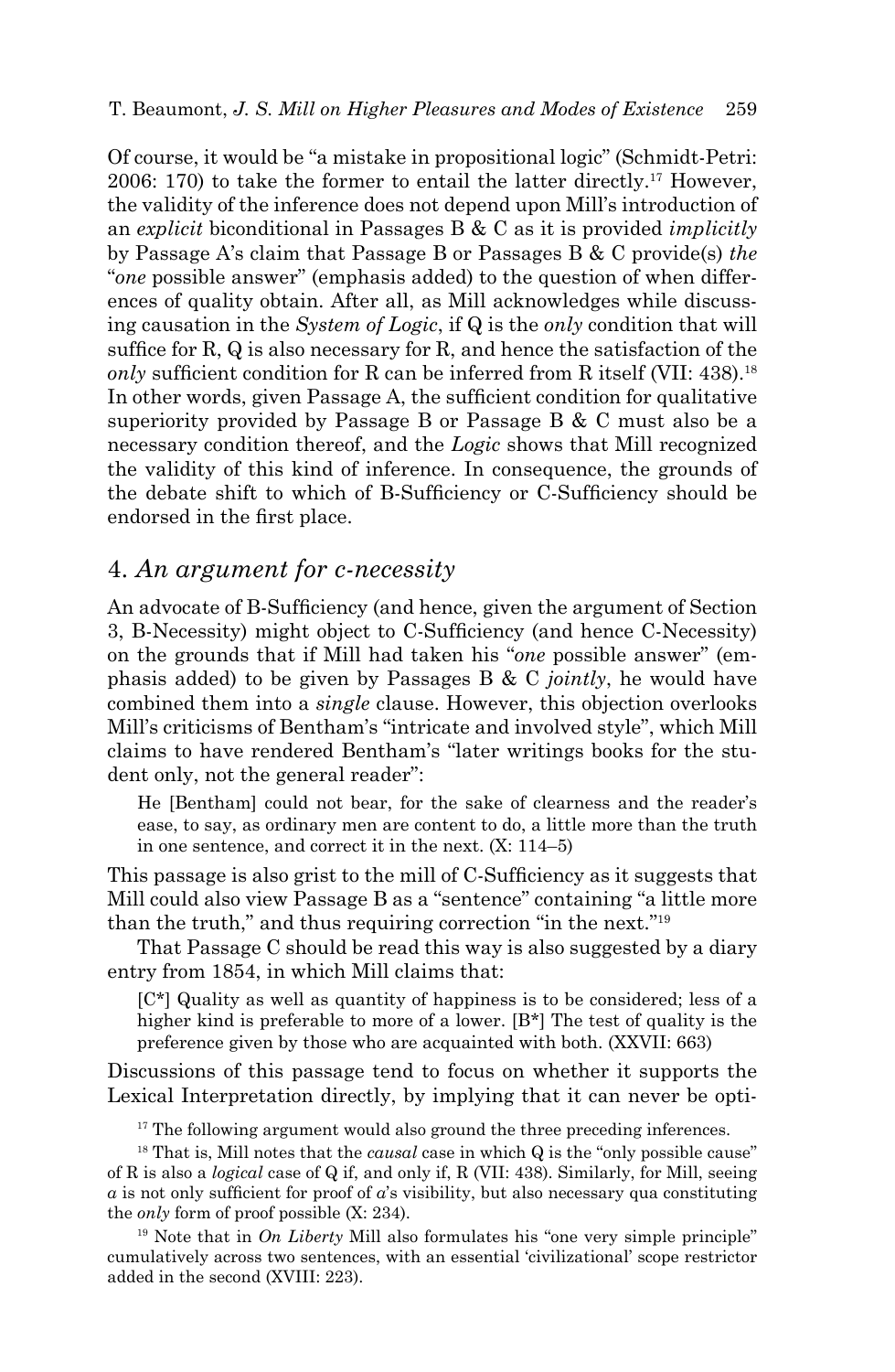mal to sacrifice quality for quantity (Riley 2003: 415; Saunders 2011: 195; Schmidt-Petri 2006: 176). However, the passage could also support the Lexical Interpretation indirectly through what it reveals about the genealogy of Passages B and C. On the one hand, since Passage B\* has a similar content to Passage B, and Passage C\* has a similar content to Passage C, but the diary entry reverses their order, we cannot simply take Passage B to provide Mill's sufficient condition because it is prior to Passage C. On the other, since Passage B\* elaborates and clarifies the condition introduced in Passage C\*, the genealogical origin of Passage C also supports the claim that its purpose is to elaborate and clarify the condition introduced in Passage B. In consequence, an examination of Passage C\* and B\* weakens the case for B-Sufficiency, and strengthens that for C-Necessity, even before we consider how far the meaning of Passages  $C^* \& B^*$  aligns with that of Passages B & C.

To see the significance of the point, we need to view the diary passage in a broader context. In *Utilitarianism* Mill makes clear that happiness consists of a positive balance of pleasure over pain, but that if this positive balance is not somehow predicated upon higher quality pleasures, it can only be considered to be what the *Logic* describes as happiness in the "humble" as opposed to the "higher" sense of the term [\(VIII: 952](https://oll.libertyfund.org/titles/mill-the-collected-works-of-john-stuart-mill-volume-viii-a-system-of-logic-part-ii); see also [X: 211,](https://oll.libertyfund.org/titles/mill-the-collected-works-of-john-stuart-mill-volume-x-essays-on-ethics-religion-and-society) Beaumont 2018a: 454). In consequence, by maintaining that "less of a higher kind" of happiness "is preferable to more of a lower", without adding any further quantitative qualifications (Beaumont 2019: 559 n.26; Riley 2003: 415; cf. Saunders 2011: 195), the diary entry supports the Lexical Interpretation by implying that the value of the higher quality pleasures that help to constitute the higher form of happiness, lexically dominates the value of the lower quality pleasures that help to constitute the lower form of happiness.

While defending C-Necessity, Jonathan Riley argues that Passage C should be read in the same lexical manner as the diary entry, by cashing out the quantity "which their nature is capable of" clause as "*any* finite amount" (2003: 418, emphasis added). In response, some object that, since some such finite quantities would transcend the capacities of a single person to experience them—for example, even at the intra-personal level one can imagine a quantity achieved by extending its duration into an afterlife, or by ratcheting up its intensity to a level requiring a super-human constitution (see also Crisp 1997: 23–5)—the "which their nature is capable of" clause introduces an implicit quantitative qualification that Riley's move ignores (Miller 2010: 57–8; Saunders 2011: 193; Sturgeon 2010: 1711 n.29). However, since the genealogy of the diary entry suggests that Passage C should be read as elaborating on Passage B, on the one hand, and the diary entry's condition for qualitative superiority is much closer to that provided by C-Necessity, on the other, the most that the preceding objection could be claimed plausibly—as opposed to definitively—to show is that C-Necessity should not be extended into the Lexical Interpretation. For example, one might claim that, while the diary entry presents a lexical requirement for qualita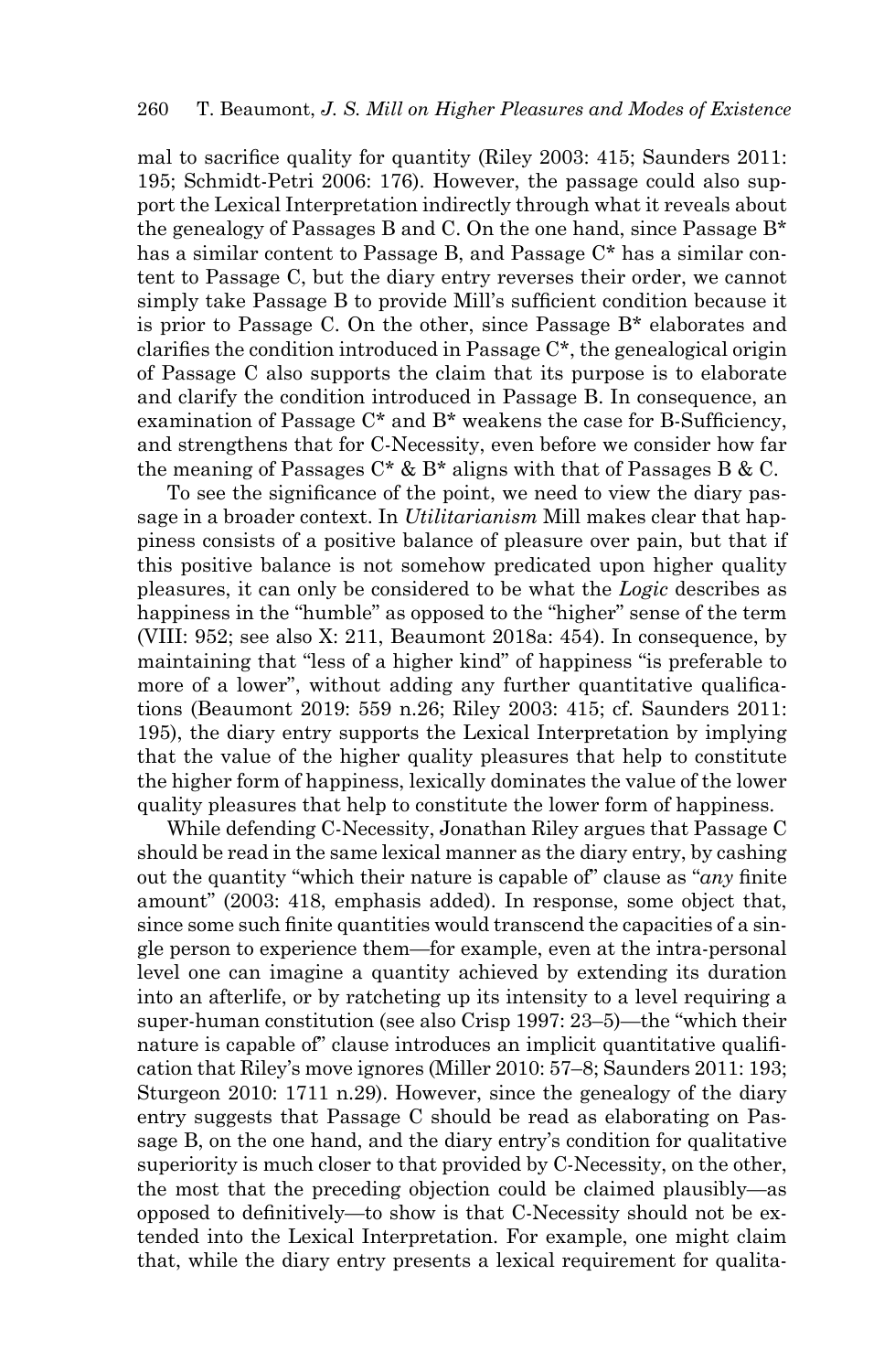tive superiority, this was simply the original seed from which the position that Mill articulates in Passages B & C grew, and it is the weaker condition for qualitative superiority found therein, which he opted to publish, that constitutes his considered position.

Without such an extension into the Lexical Interpretation, C-Necessity alone would imply that, for  $P_1$  to be of a superior quality to  $P_2$ , the smallest quantity of  $P_1$  must bear more final value than any quantity of  $P_2$  of which the competent judges are capable of—which is to say, at least a lifetime's worth of  $P_2$ —without requiring it to outvalue *any* finite quantity of  $P_2$  as such (the Lifetime Interpretation). To illustrate, consider Mill's famous comparison of the superior quality of "mental" pleasures, unique to the human mode of existence, and the "bodily" ones, to which a swine's mode of existence is entirely restricted  $(X: 211-3)$ . In this case, C-Necessity implies that, ceteris paribus, a life with the smallest possible quantity of mental pleasure consistent with the human mode of existence bears more final value than a 'swinish' life that is replete with bodily pleasure but devoid of such mental pleasure. In contrast, the Lexical Interpretation generates the stronger implication that, ceteris paribus, the former life bears more final value than *any number* of lives of the second kind (Beaumont 2019: 571–5). In consequence, the answer to the question of whether C-Necessity should be construed in terms of the Lifetime Interpretation, or extended into the Lexical Interpretation, may be important for understanding the exact implications of Mill's axiology for his utilitarian animal ethics (Section 6).

### 5. *Hedonic quality and modes of existence*

Some deem the Lexical Interpretation to be uncharitable to Mill because the conditions for qualitative superiority it attributes to him are too demanding—or 'extreme' in their implications—to be plausible (Saunders 2016: 504; West 2004: 63–4). Since it could be claimed that this objection continues to apply in the case of C-Necessity alone—and thus the Lifetime Interpretation—its weaker requirement notwithstanding, it is worth outlining why its requirement may be much less demanding than it first appears.

Sometimes Mill writes about 'pleasures' of different qualities as if we can choose between them on a day-to-day basis. In these cases, he seems to use 'pleasure' to refer to short-term pleasurable experiences (X: 212–3), including the experience of activities (X: 235). However, his key examples of differences of hedonic quality involve comparisons of the pleasantness or enjoyableness of different experiential "modes of existence" (X: 213). For example, in addition to his comparison of the human and swinish modes mentioned above, he also compares the modes of the "intelligent human being" and the "fool", the "instructed person" and the "ignoramus", along with the mode of the person of "[moral] feeling and conscience" as contrasted with that of the person who is purely "selfish and base" ([X: 211–2\)](file://D:\KINGSTON\Mill\Higher%20Pains,%20Evidence%20&%20Objections\Fourth%20Edition\The%20first%20reason%20for%20answering%20in%20the%20negative%20stems%20from%20the%20fact%20that%20the%20test%20in%20the%20Logic%20is%20broad%20enough%20to%20evidence%20differences%20of%20�quality�%20in%20a%20non-evaluative%20sense%20of%20the%20term%20(from%20here%20on%20quality-L),%20in%20which%20two%20qualities%20can%20be%20said%20to%20differ%20without%20this%20necessarily%20implying%20that%20one%20is%20superior%20to%20the%20other.%20For%20instance,%20two%20sensory%20experiences,%20such%20as%20drinking%20equal%20quantities%20of%20water%20and%20wine,%20could%20reveal%20them%20to%20have%20different%20phenomenological%20properties%20without%20revealing%20one%20to%20be%20more%20desirable%20or%20valuable%20than%20the%20other.%20Indeed,%20for%20Mill,%20sensations%20need%20not%20be%20pleasurable%20or%20painful%20at%20all,%20as%20they%20can%20be%20also%20be%20).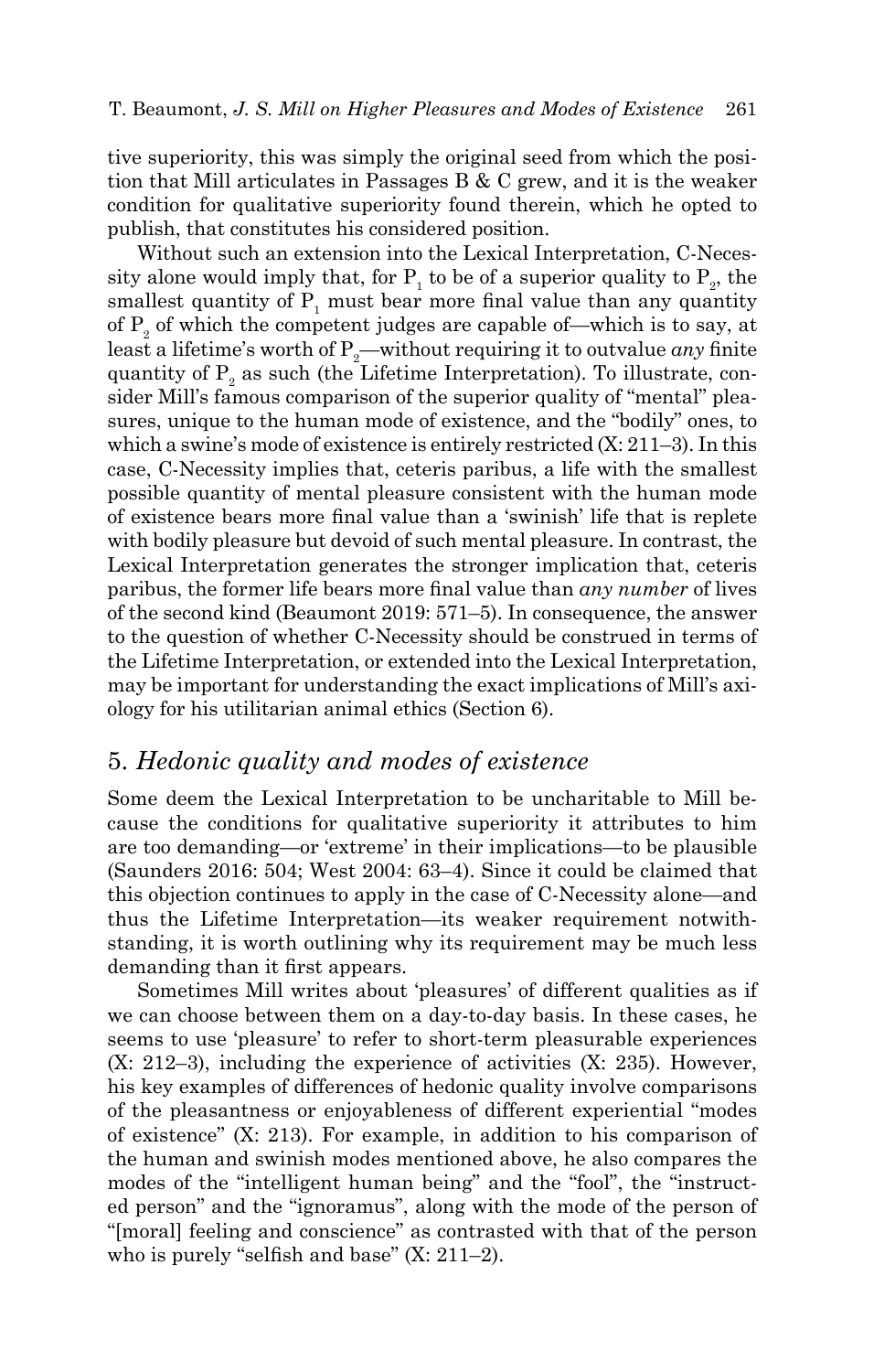As thus construed, a mode of existence consists of the experience of the multifarious potentialities born of the possession and exercise of a set of capacities over time. Given the taxonomy of experiences in Mill's *Logic*, different modes will include different kinds and levels of "sensations, thoughts, emotions, and volitions" (VII: 64). Moreover, some modes will require specific activities to exercise and sustain the capacities upon which they are predicated (X: 213). However, in the case of most human beings at least, a mode of existence will be much broader than any flash of consciousness or activity it incorporates (X: 215), in virtue of embodying the higher-order experience of experiencing *many* sensations, thoughts, emotions, and volitions *over time*, along with the sense of self that emerges in the process (XXXI: 138).

This much suggests that Mill could deem some of these higher-order experiences, consisting of *sets* of (lower-order) experiences of pleasures, to be higher-order pleasures that transcend the sum of their parts. After all, in the *Logic* Mill introduces the notion of "mental chemistry" to explain how comparatively complex feelings or experiences can be *generated*, as opposed to simply *constituted*, by sets or combinations of comparatively simple feelings or experiences (VIII: 854). If this were correct, Mill's focus on modes of existence would be explicable in terms of the fact that it is ultimately the higher-order pleasures taken therein to which his hedonism assigns its qualitative rankings (the Inter-Modal Interpretation).

To illustrate, consider the following passage from *Utilitarianism*:

A state of exalted pleasure lasts only moments, or in some cases, and with some intermissions, hours or days, and is the occasional brilliant flash of enjoyment, not its permanent and steady flame. Of this the philosophers who have taught that happiness is the end of life were as fully aware as those who taunt them. The happiness which they meant was not a life of rapture; but moments of such, in an existence made up of few and transitory pains, many and various pleasures, with a decided predominance of the active over the passive, and having as the foundation of the whole, not to expect more from life than it is capable of bestowing. (X: 215)

One way to read this passage is to take the "brilliant flash of enjoyment" to refer to a higher quality pleasure than that embodied in the "permanent and steady flame". However, the alternative proposed here is to read Mill as ascribing a high-level quality to the "enjoyment" of the "permanent and steady flame", and to take the "flash" to represent a brief increase in its intensity. On this view, the high-level quality is ascribed to an extended enjoyment of—or higher-order pleasure taken in—an "existence" with "moments" of "rapture", "many and various pleasures, with a decided predominance of the active over the passive" etc.20 Since Mill also describes this existence as including only "few and

20 Crisp (1997: 27–8) notes that Mill's hedonism can only be understood properly when the term 'pleasure' is taken to include 'enjoyment'. Moreover, he also observes correctly that we can enjoy extended experiences that include some pain or suffering, such as struggling to climb a mountain. In consequence, one might take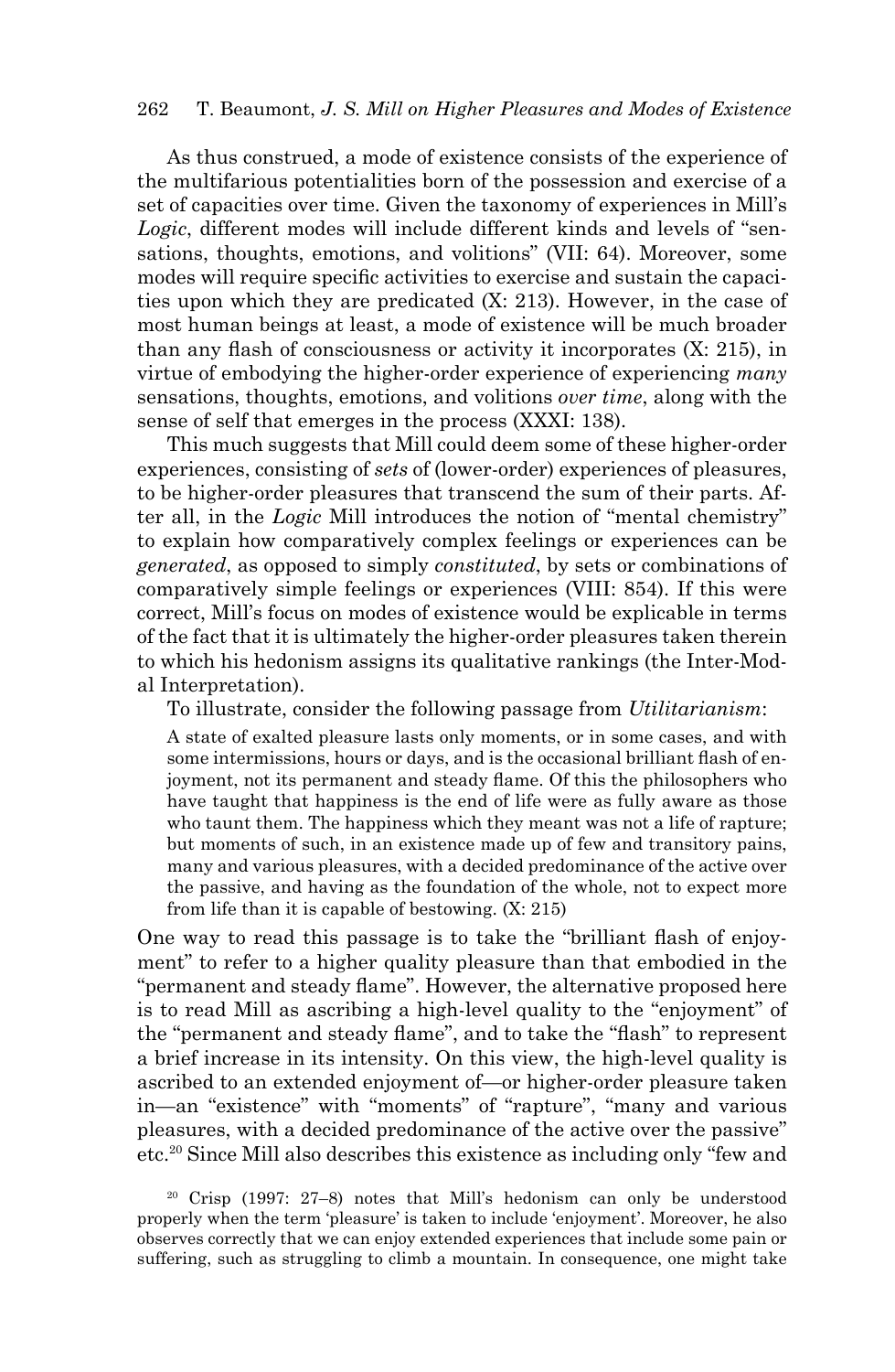transitory pains", the quantitative preponderance of pleasure over pain it entails makes it a happy one (X: 210). Moreover, this is the "higher" form of happiness that Mill refers to in the *Logic* (VIII: 952) because the said preponderance incorporates higher-order pleasures of a relatively high quality (X: 211–2). In consequence, this account also aligns with the diary entry's reference to the "*quality* as well as quantity of *happiness*" ([XXVII: 663](https://oll.libertyfund.org/titles/mill-the-collected-works-of-john-stuart-mill-volume-xxvii-journals-and-debating-speeches-part-ii); emphasis added) because it explains how the quality of the higher-order pleasures taken in a mode of existence can pass over into the quality of the happiness of that mode once its pains are also taken into account.<sup>21</sup>

Importantly, once C-Necessity is combined with the Inter-Modal Interpretation its condition for qualitative superiority becomes far less contentious at the intra-personal level. People may disagree over the size of the smallest possible  $\boldsymbol{durational}$  quantity that  $\boldsymbol{P_1}$  would have to take for it to constitute a genuine experience of, say, the human mode of existence, as opposed to an experience of nothing more than one of the fleeting sensations, thoughts, or activities that are performed therein. However, regardless of whether one judges the correct answer to be a day, a week, or longer, it would not be possible to refute Mill by claiming that a lifetime of swinish pleasure is more valuable than the pleasure of a snapshot of the consciousness of a human being (supposing this is actually true),  $22$  as the quality of the pleasure of the human *mode of existence* would not be captured through such a comparison.<sup>23</sup> Moreover, nor would it be possible to refute Mill by insisting that the more *cerebral* nature of the pleasure of reading is insufficient to ensure that it is *always* more valuable than the comparatively *sensual* pleasure of eating dessert, irrespective of how reading-rich and dessertpoor one happens to be at the time (cf. Anderson 1991: 9; Crisp 1997: 40–1). After all, if the pleasures of activities are indexed to the pleasure of the mode of existence in which they are undertaken—compare the

this to show that higher-order pleasures should be construed as pleasures taken in sets of lower-order pleasures *and pains*. However, that interpretive option has been rejected here for several reasons. Firstly, not all pains are enjoyable. Secondly, those which are enjoyable can be reconceived as pleasures using Mill's notion of complex ideas (VII: 57). And thirdly, Mill uses 'happiness' to encompass sets of pleasures and pains in which the former pre-dominate over the latter. In consequence, to take the higher-order pleasures, of which the Inter-Modal Interpretation claims 'quality' rankings to be predicated, to include pains, would be to muddy the waters between happiness and higher quality pleasure. In contrast, the version of the Inter-Modal Interpretation presented here clarifies the distinction whilst explaining the tightness of the connection between higher quality pleasure and higher quality happiness (see below).

21 Hoag (1987: 418) refers to Mill's conception of happiness as a "higher-order [...] end of life".

22 See also the example offered by Miller (2010: 58).

<sup>23</sup> In consequence, to employ the technical terms employed by Griffin (1986: 83–5), when the smallest possible unit of a pleasure-type is sufficiently large, the distinction between "trumping" and "discontinuity" may become less significant.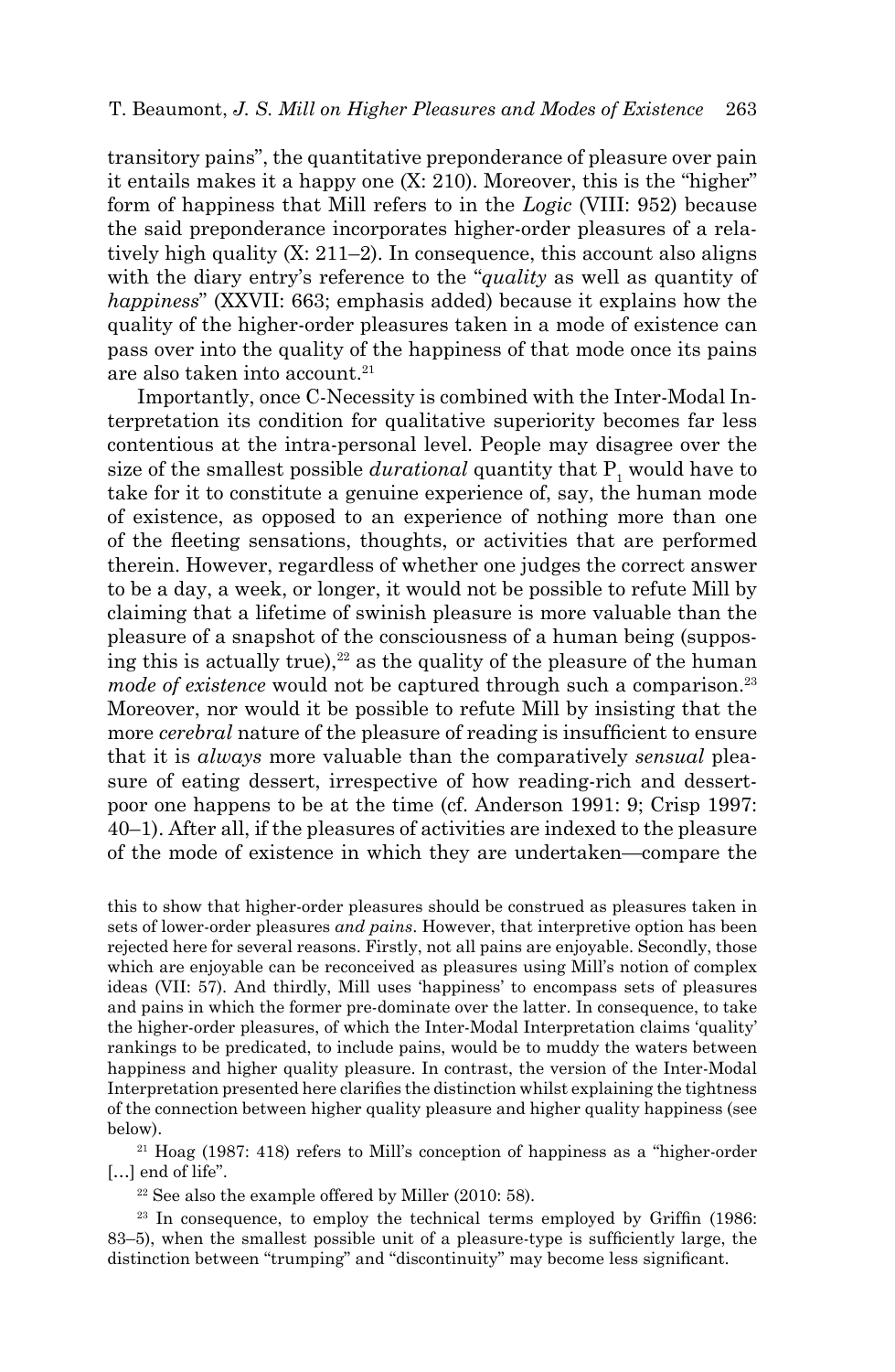mindset of Socrates eating dessert to that of a pig doing so—the difference between the pleasure of reading and eating dessert within the same of mode existence may be one of mere quantity, with the relative values depending upon the context of the choice.<sup>24</sup>

At an interpretive level, the preceding would also explain why Mill is more concerned to deny the existence of *voluntary* descent from a higher to a lower mode of existence than to insist that all highly cultivated people with strength of will are motivated to devote every drop of their time and energy to the most demanding intellectual, aesthetic, or moral activities (X: 213). That said, it is no doubt significant that one route to such descent could lie through choosing the likes of dessert over reading *consistently*, thus failing to sustain the capacities upon which the advanced mode is predicated. As a result, the Inter-Modal Interpretation can also explain Mill's occasional practice of referring to (intra-modal) activities as higher and lower pleasures, in terms of their role as indicators of the quality of the modes that people occupy, or to which these activities may lead them to fall or rise.

# 6. *Conclusion—Looking ahead*

This paper has provided a defence of C-Necessity, and thereby argued that Mill's qualitative hedonism should be interpreted in terms of the Lifetime Interpretation or the Lexical Interpretation. The choice between the two must ultimately be settled with reference to Mill's broader corpus. All that has been claimed here is that you cannot get to the Lexical Interpretation via (X: 211) alone.

The paper has also argued that, given the combination of the Lifetime and Inter-Modal Interpretations, the objection that Mill's condition for qualitative superiority is too 'extreme' or demanding loses much of its force at the intra-personal level. However, in doing so, the intent was not to suggest that *this* gives the Lifetime Interpretation much of an advantage, as the Lexical Interpretation can also be combined with the Inter-Modal Interpretation. Moreover, turning back to population axiology, advocates of the Lexical Interpretation may argue that, once it is combined with the Inter-Modal Interpretation, its extra vestigial demandingness gives it an interpretive advantage over the Lifetime Interpretation. After all, they may claim, it is the Lexical Interpretation *alone* that can explain how Mill's qualitative hedonism can avoid certain variants of the Repugnant Conclusion that prompted him to embrace *qualitative* hedonism in the first place. For example, they may argue that it is less plausible to interpret Mill as believing that the smallest quantity of the pleasure of the *human* mode is more valuable than that of the fullest pleasure taken in *one swinish life only,* than to interpret him as taking the former pleasure to outvalue that taken in *any finite number of swinish lives* (see Beaumont 2019: 571–5).

 $24$  Recall that Mill refers to "happiness" as "an existence made up of [...] many and various pleasures" (X: 215). See also West (2004: 62) and Saunders (2016: 515).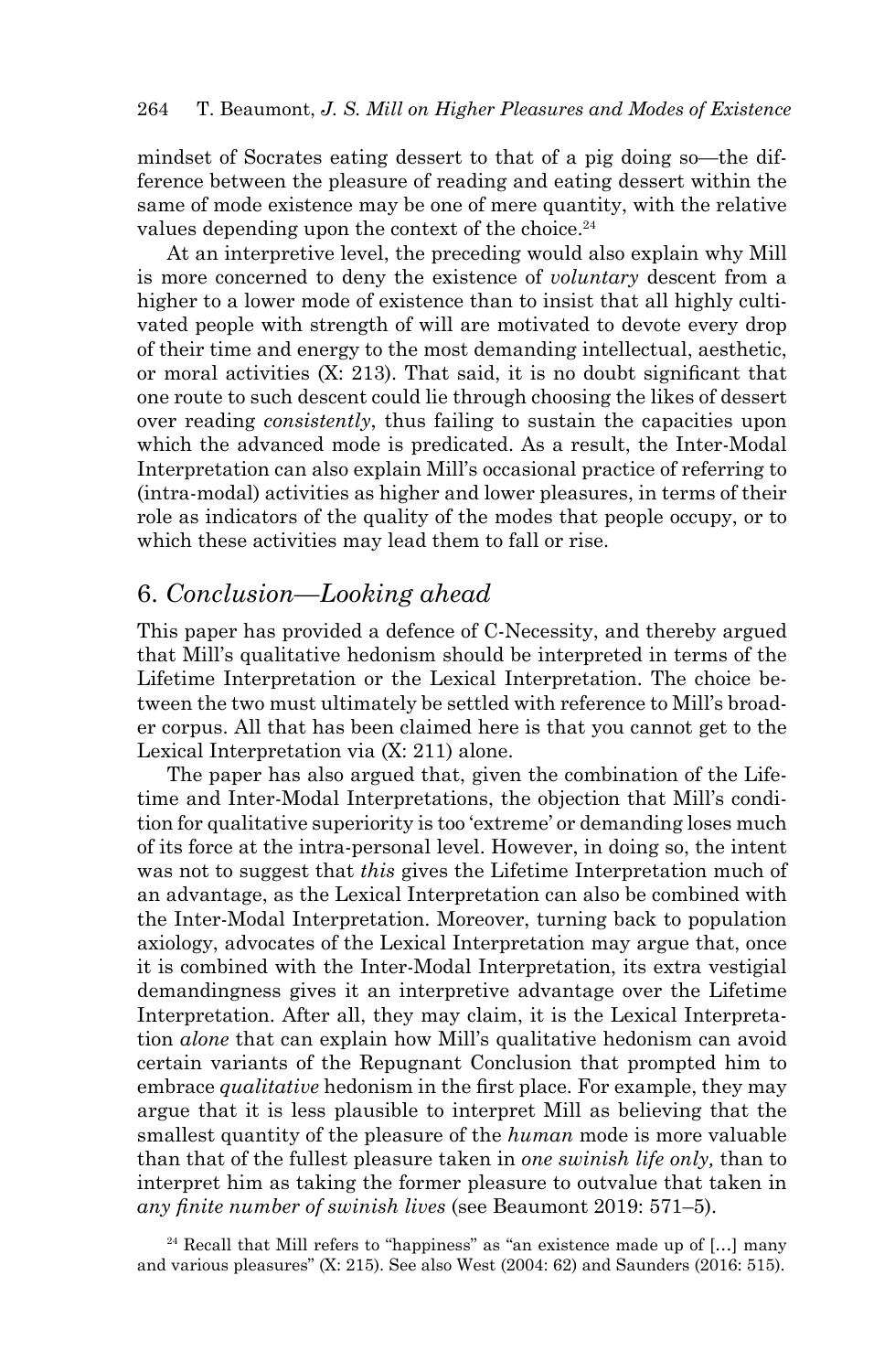In consequence, it is important to note that it is not (actually) selfevident that the Lifetime Interpretation would preclude such a *judgment*. After all, the Lifetime Interpretation can deny that Mill takes relations of qualitative superiority to *entail* lexical dominance, without denying that he takes *any* relations of qualitative superiority to rise to that level. On this view, Mill could take some qualitative differences to be far more significant than others, but for this to be manifest only once we cross the threshold from intra-personal to inter-personal evaluation. One reason this is important is that it is also far from self-evident that the Lexical Interpretation has an interpretive advantage at the inter-personal level when it comes to Mill's other axiological comparisons of modes of existence.

Recall that Mill also posits relations of qualitative superiority in the pleasures taken in the following modes: that of the *intelligent* being over the *fool*, that of the *instructed* person over the *ignoramus*, and that of the person of *feeling and conscience* over that of the person who is *selfish and base*. In the case of each of these pairs, is it more plausible to take Mill to believe that his qualitative superiority claim *entails* only that the smallest quantity of the former bears more final value than an entire lifetime of the latter (Lifetime Interpretation), or that he also takes it to *entail* that the smallest quantity of the former bears more value than that taken in *any finite number of such lives* (Lexical Interpretation)? When the choice between the Lifetime and Lexical Interpretation is framed thus, it is apparent that the Lexical Interpretation will be more prone to generate 'extreme' results, of doubtful consistency with Mill's own judgments, the further up the modal ladder of rank the (allegedly) lower quality pleasure of a given pair is located. That said, exactly how prone will depend upon an answer to a question that may be important for future research, namely, that of how Mill's individual comparisons of pairs of modes of existence are supposed to relate to each other. For example, is the qualitative superiority between the pleasure in the mode of existence of the instructed person and that of the ignoramus supposed to hold when the latter is also a person of feeling and conscience (supposing Mill takes that to be possible)?25 Ceteris paribus, an answer in the affirmative would make the Lexical Interpretation far less radical, and thus far less prone to generating 'extreme' results, than an answer in the negative.

Nevertheless, it is far from clear that the Lexical Interpretation can contain the danger when Mill's qualitative judgments are taken into consideration.26 In an intriguing letter to Thomas Hare written in 1865, Mill reports how reading Plato in Avignone, while staying there with his wife, is not quickening his "zeal" in his "own cause, as a candidate" for parliament:

<sup>26</sup> For one attempt at containment, resting on further interpretive claims the plausibility of which it is not possible to examine here, see Riley (2009: 131–3).

<sup>25</sup> Consider (XVIII: 31; XIX: 390, 402).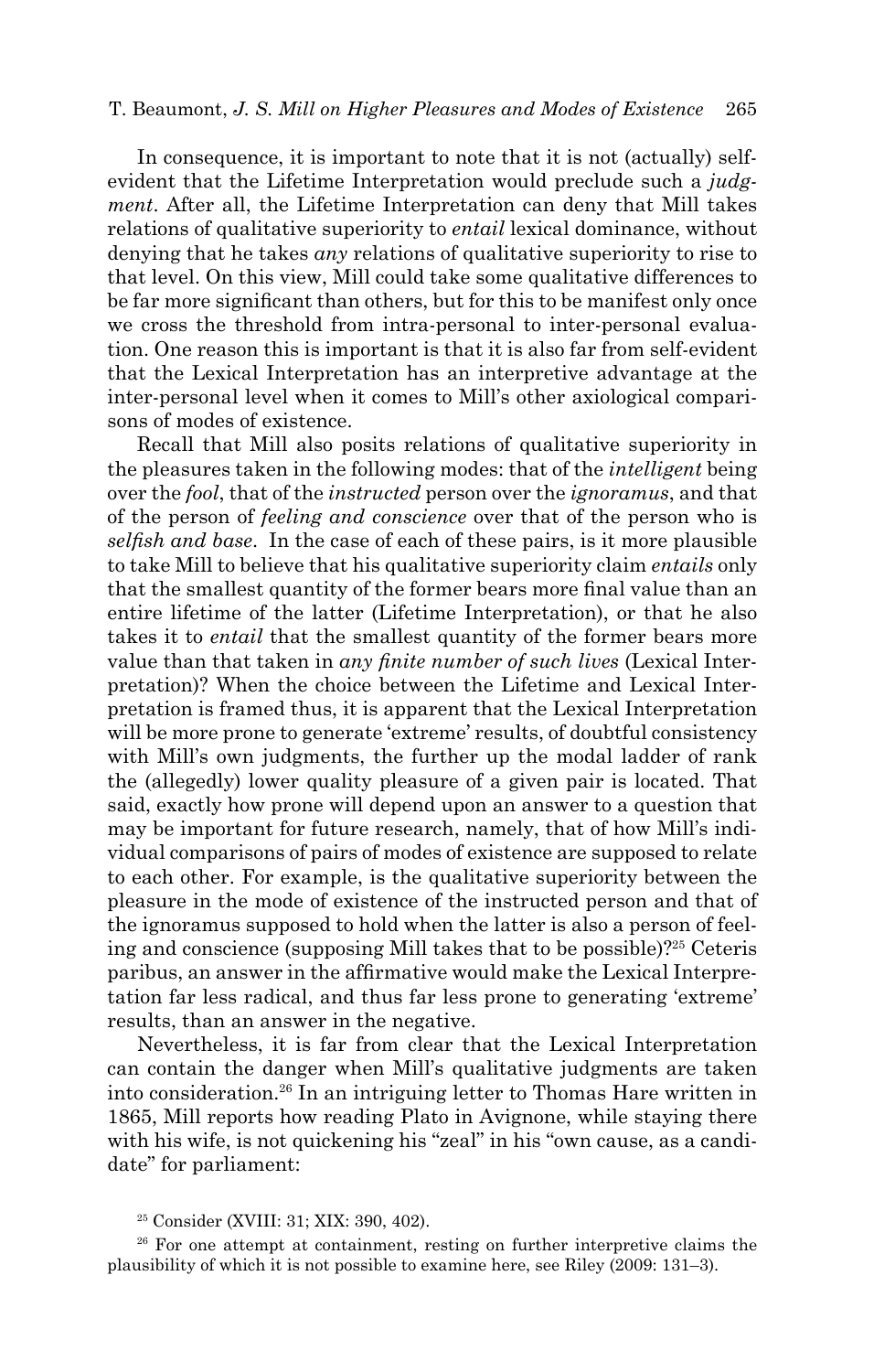It is an *infinitely pleasanter mode* of spending May to read the Gorgias and Theatetus under the avenue of mulberries which you know of, surrounded by roses and nightingales, than it would be to listen to tiresome speaking for half the night in the House of Commons. The only disagreeable thing here is having to choose between pleasures. (XVI: 1061, emphasis added)

Perhaps Mill is simply exaggerating here but, given the shortage of textual evidence with any potential to *confirm* the truth of the Lexical Interpretation (Schmidt-Petri 2006), it would be difficult for its advocates to dismiss the passage in this way, as opposed to taking it as *the* confirmation that Mill views qualitative differences between pleasures in terms of an infinite—or unbridgeable—gap in the value of their pleasantness.27 However, while advocates of B-Necessity may think that even the Lifetime Interpretation will generate an uncharitably 'extreme' implication in this case, the Lexical Interpretation is clearly in greater danger of doing so. After all, could Mill really be implying that, ceteris paribus, no number of lifetimes worth of the pleasures he could take in his parliamentary mode could bear more final value than the pleasures he could derive from *a month* in his philosophical mode with his wife at Avignone (cf. Parfit 2004: 18)?<sup>28</sup>

Of course, ultimately interpretations of Mill's qualitative hedonism also require evaluation in terms of whether, or how far, they can be made to cohere with his moral judgments. This can only be done with the aid of bridging principles predicated on specific interpretations of Mill's utility principle, on the one hand, and his theory of justice and rights, on the other. Since those interpretations will be highly contested (Cooper et al 1979; Lyons 1997), we should be careful to avoid jumping to simplistic conclusions about the *moral* implications that would flow from Mill's hedonism *as such* given the adoption of one interpretation thereof as opposed to another (Skorupski 2000: 259–60). At the same time, the examples above should make clear that there is at least the potential for the choice between the Lifetime and Lexical Interpretation to have a significant impact upon how far Mill's utilitarianism is taken to imply that differences in beings' modes of existence can generate differences in their moral status, and thus the attractiveness of his position for contemporary philosophers interested in population *ethics*  as such.29

<sup>27</sup> For example, Riley's interpretation is that "any higher kind is infinitely more pleasant than any lower kind" (2009: 128).

 $28$  Here it may be worth noting a couple of other interpretive possibilities worth exploring: (1) that the size of the value gap is due to the fact that Mill is actually comparing a *mode* with a mere *activity* (this may be congenial to advocates of B-Necessity who take Mill to allow for *some* relations of qualitative superiority to rise to the level of lexical dominance (cf. Miller 2010: 56; see also Beaumont 2019: 571–5)); and (2) that the description of the parliamentary mode (or activity) as 'tiresome' implies that it is actually best conceived as a pain (this may be congenial to advocates of the Lexical Interpretation who want to limit its 'extremeness').

29 I would like to thank Christoph Schmidt-Petri and Dale Miller for comments on and criticisms of an earlier version of this paper, as well as the two anonymous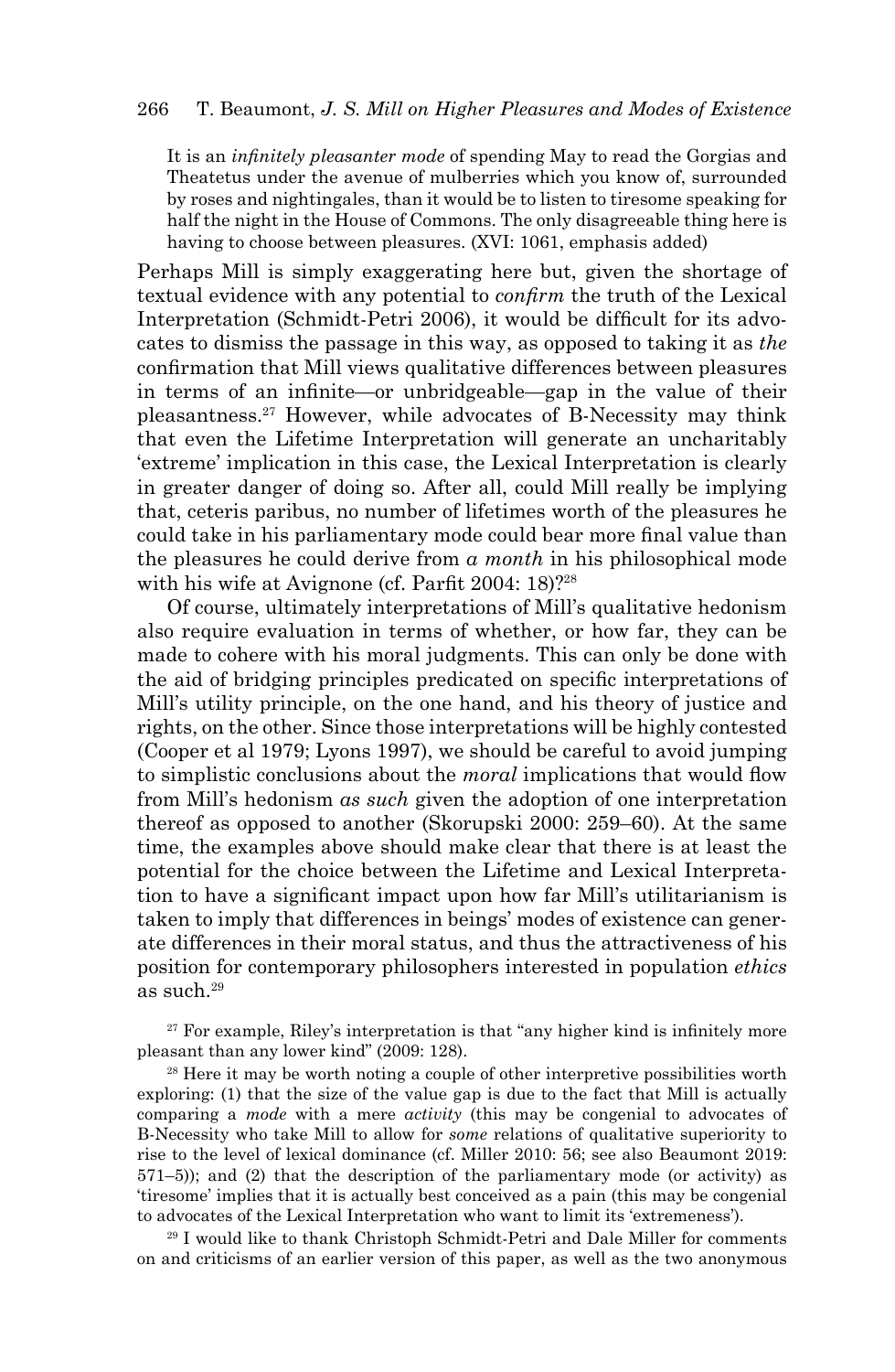266 T. Beaumont, *J. S. Mill on Higher Pleasures and Modes of Existence* T. Beaumont, *J. S. Mill on Higher Pleasures and Modes of Existence* 267

### *References*

- Anderson, E. 1991. "John Stuart Mill's Experiments in Living." *Ethics* 102  $(1): 4-26.$
- Arrhenius, G. Rabinowicz, W. 2015 "Value Superiority." In I. Hirose and J. Olson (eds.) *The Oxford Handbook of Value Theory*. Oxford University Press: 225–48.
- Arrhenius, G. Ryberg, J. Tännsjö, T. 2017. "The Repugnant Conclusion." In E. Zalta (ed.) *The Stanford Encyclopedia of Philosophy*. https://plato. stanford.edu/entries/repugnant-conclusion
- Beaumont, T. 2018a. "J. S. Mill's Hedonism: activism, experientialism, and eudaimonism." *British Journal for the History of Philosophy* 26 (3): 452–474.
- Beaumont, T. 2018b. "A Perennial Illusion? Wittgenstein, Quentin Skinner's Contextualism, and the Possibility of Refuting Past Philosophers." *Philosophical Investigations* 41 (3): 304–28.
- Beaumont, T. 2019. "J. S. Mill on Calliclean Hedonism and the Value of Pleasure." *Dialogue: Canadian Philosophical Review* 58 (3): 553–578.
- Brink, D. 1997. "Mill's Deliberative Utilitarianism." In D. Lyons (ed.) *Mill's Utilitarianism: Critical Essays.* Rowman & Littlefield Publishers: 149– 84.
- Cooper, W. Nielson, K. Patten, S. 1979. *New Essays on John Stuart Mill's Utilitarianism* (ed.). Canadian Journal of Philosophy—Supplementary Volume.
- Crisp, R. 1997. *Mill on Utilitarianism*. London: Routledge.
- Donner, W. 1991. *The Liberal Self: John Stuart Mill's Moral and Political Philosophy*. Ithaca: Cornell University Press.
- Griffin, J. 1986. *Well-Being: Its Meaning, Measurement and Moral Importance*. Oxford: Oxford University Press.
- Hauskeller, M. 2011. "No Philosophy for Swine: John Stuart Mill on the Quality of Pleasures." *Utilitas* 23(4): 428–46.
- Hoag, R. 1987. "Mill's Conception of Happiness as an Inclusive End." *Journal of the History of Philosophy* 25: 417–31.
- Lyons, D. 1997. *Mill's Utilitarianism: Critical Essays* (ed.)*.* Rowman & Littlefield Publishers, Inc.
- Mill, J. S. (1963–1991) *Collected Works of John Stuart Mill* (Vol. 1–33). Ed. John Robson. University of Toronto Press. [https://oll.libertyfund.org/](https://oll.libertyfund.org/people/john-stuart-mill) [people/john-stuart-mill](https://oll.libertyfund.org/people/john-stuart-mill)
- Miller, D. 2010. *J. S. Mill: Moral, Social and Political Thought*. London: Polity Press.
- Parfit, D. 1984. *Reasons and Persons*. Oxford: Oxford University Press.
- Parfit, D. 2004. "Overpopulation and the Quality of Life." In J. Ryberg and T. Tännsjö (eds.). *The Repugnant Conclusion*. Dodrecht: Kluwer Academic Publishers: 7–22.
- Parfit, D. 2016. "Can We Avoid the Repugnant Conclusion?" *Theoria* 82: 110–27.
- Riley, J. 2003. "Interpreting Mill's Qualitative Hedonism." *The Philosophical Quarterly* 53(212): 410–8.

referees for the *Croatian Journal of Philosophy*. Responsibility for the views expressed is purely my own.